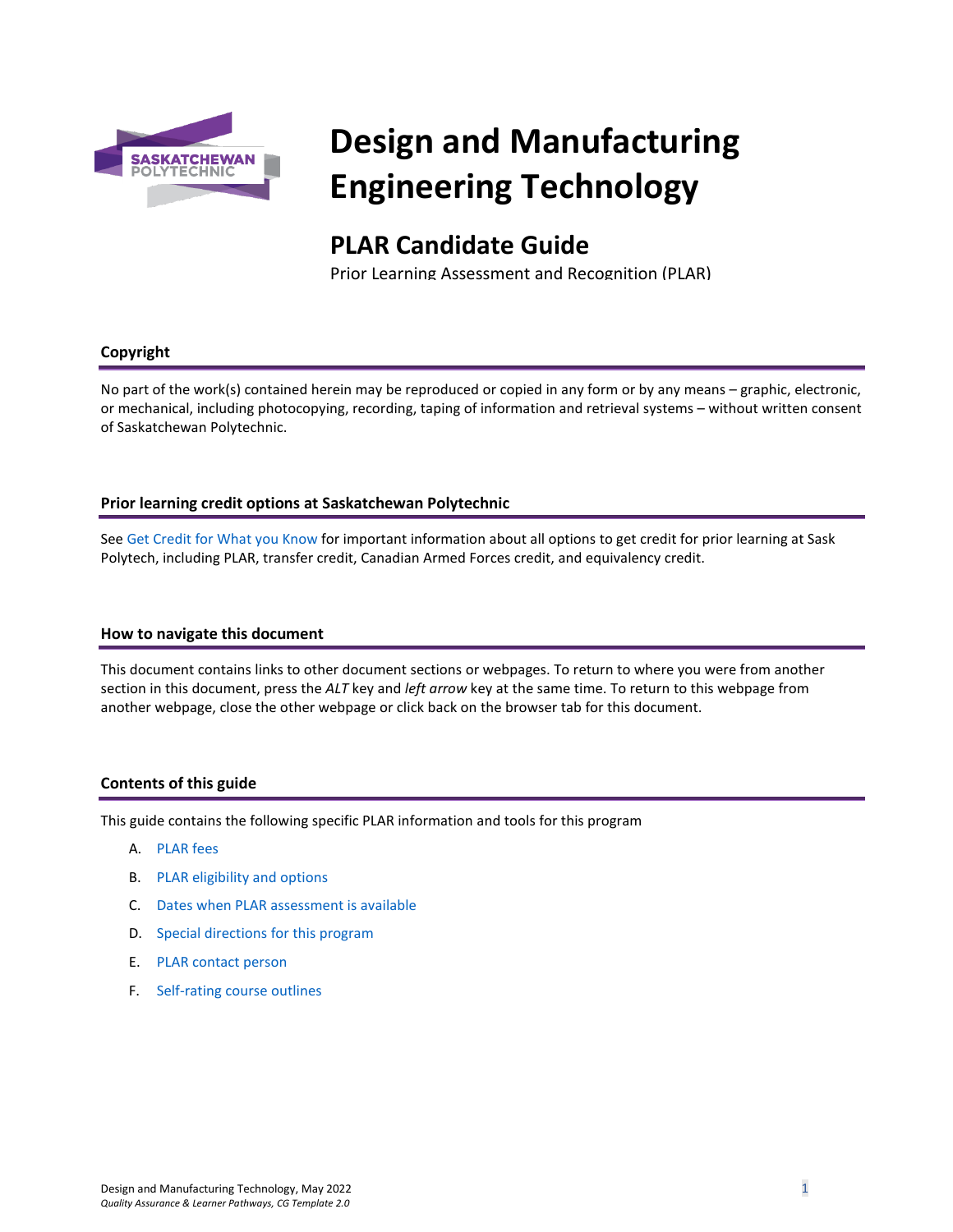#### <span id="page-1-0"></span>**A. PLAR fees**

Fees for PLAR challenges are set to cover our costs for consultation, assessment, and related administrative tasks. PLAR fees are non-refundable and non-transferrable.

<span id="page-1-1"></span>The PLAR fees policy is subject to change for each new academic year. Please see the **Cost** section on th[e PLAR webpage](https://saskpolytech.ca/admissions/get-credit/plar.aspx) for current fee information.

#### **B. PLAR eligibility and options**

To be eligible for PLAR for courses in this program, you must first apply for admission and be accepted into the program. You must also consult with th[e PLAR contact person](#page-2-0) and be approved for PLAR assessment.

#### **Course prerequisites and corequisites**

Some courses have one or more other courses that must be completed first (prerequisite) or at the same time (corequisite). See [course outlines](#page-2-1) in this guide to identify any pre or corequisites for each course. Discuss with you[r PLAR](#page-2-0)  [contact person](#page-2-0) how to deal with courses with co-requisites.

#### **Block assessment**

<span id="page-1-2"></span>Some programs may assess a cluster of courses together in one block, which may save you time and effort. Ask the PLAR [contact person](#page-2-0) whether there are any block assessment options in this program.

#### **C. Dates when PLAR assessment is available**

PLAR assessment for this program is available from Sept 1 to June 15 in each academic year.

#### <span id="page-1-3"></span>**All PLAR assessment must be completed by June 15 of each academic year**.

#### **D. Special directions for this program**

- 1. **Review** the [PLAR process and FAQs](https://saskpolytech.ca/admissions/get-credit/plar.aspx) and the information in this guide.
- 2. **Self-rate** your learning for each course using the Course Outlines in this guide.
- 3. **Consult** with the [PLAR contact person](#page-2-0) for PLAR approval. Be prepared to provide your resume, course selfratings (see [section F\)](#page-2-1), and a partially complete[d PLAR application.](https://saskpolytech.ca/admissions/resources/documents/plar-application-form.pdf) If you are approved for PLAR, the contact person will sign your PLAR application and explain next steps.
- 4. Apply for admission to the program. See directions for applying.
- 5. **Register** for PLAR at [Registration/Enrolment Services](https://saskpolytech.ca/admissions/resources/contact-us.aspx) once you have signed approval on your [PLAR Application](http://saskpolytech.ca/admissions/resources/documents/plar-application-form.pdf)  [Form.](http://saskpolytech.ca/admissions/resources/documents/plar-application-form.pdf) The PLAR fee will be added to your student account.
- 6. **Finalize** a detailed Assessment Plan with your assigned assessor**.**
- 7. **Complete** assessment before your PLAR registration expires.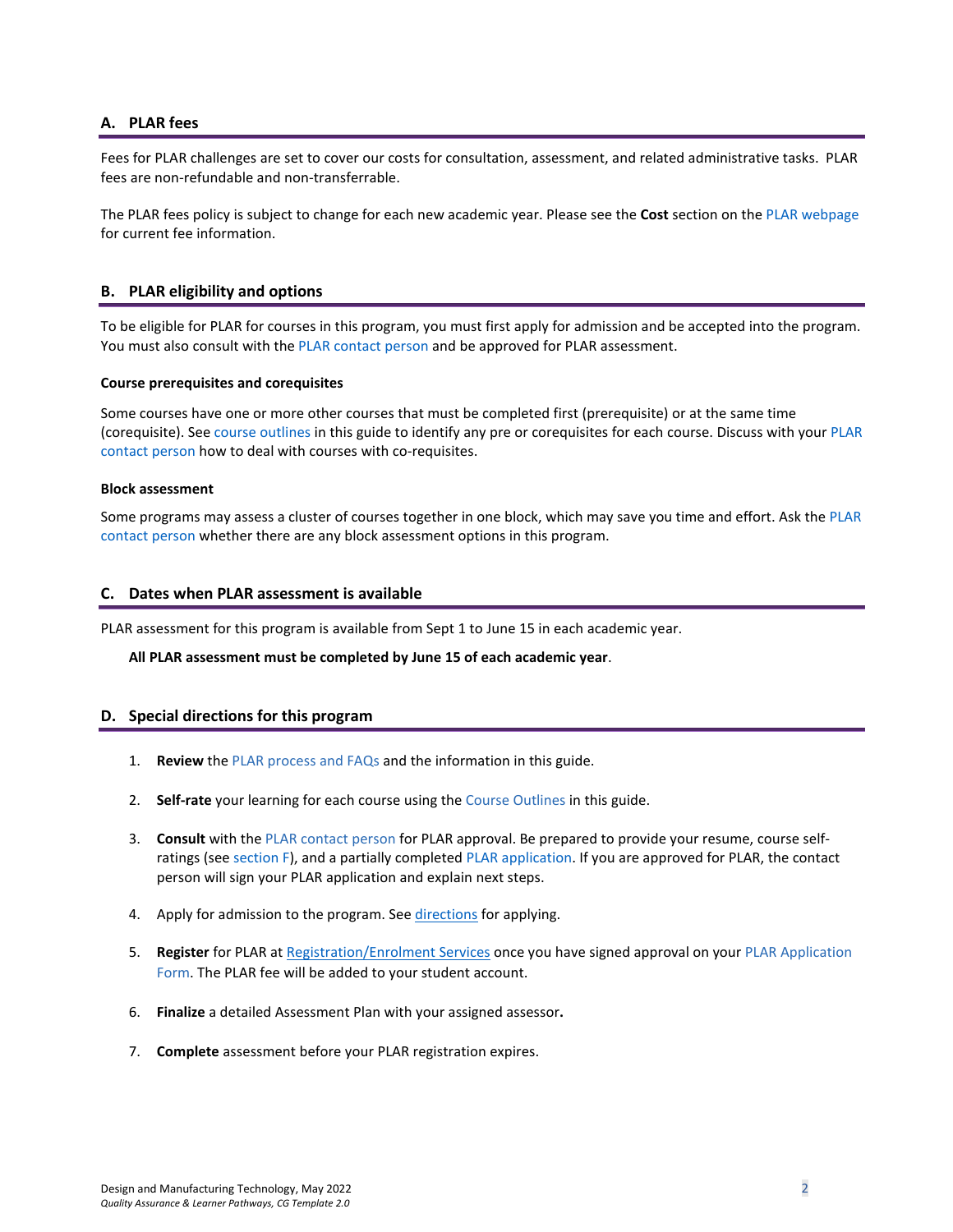#### <span id="page-2-0"></span>**E. PLAR contact person**

Contact the person below to arrange a consultation **after** you have read this guide an[d general PLAR information](http://saskpolytech.ca/admissions/resources/prior-learning-process.aspx) **and** rated yourself for each course (see next session). Consultation may be by phone, online, or in person. Be prepared to provide your resume, course self-ratings, and a partially completed [PLAR application.](https://saskpolytech.ca/admissions/resources/documents/plar-application-form.pdf#search=PLAR%20application) If agreement is reached to go ahead with PLAR, the contact person will sign approval on your PLAR application and explain the next steps. Admission to the program is required before you can register for PLAR.

> **Tim Muench** Design Manufacturing Engineering Technology Saskatchewan Polytechnic Phone: 306- 659-4361 Email: muench@saskpolytech.ca

#### **F. Self-rating course outlines**

Clicking on a course code below opens a page where you can rate yourself on the knowledge and skills assessed for PLAR credit. For Arts & Sciences courses, clicking on the course code opens another PLAR guide. The [PLAR contact](#page-2-0)  [person](#page-2-0) for this program will refer you to another person to discuss PLAR for courses delivered by Arts & Sciences or another program/department.

<span id="page-2-1"></span>

| <b>COURSE</b><br><b>CODE</b> | <b>COURSE NAME</b>                           | <b>Delivered by another</b><br>department/program |
|------------------------------|----------------------------------------------|---------------------------------------------------|
| <b>CAD 101</b>               | <b>CAD Drafting</b>                          |                                                   |
| <b>COMP 113</b>              | Spreadsheets for Engineering Technology      |                                                   |
| <b>DRFT 290</b>              | <b>Basic Drafting</b>                        |                                                   |
| <b>ENGM 191</b>              | <b>Applied Mechanics: Statics</b>            |                                                   |
| <b>MAT 110</b>               | Mathematics for Engineering Technologies     | <b>Arts &amp; Sciences</b>                        |
| <b>SEM 101</b>               | <b>Technology Seminars</b>                   |                                                   |
| <b>CAD 104</b>               | <b>Parametric Part Modelling</b>             |                                                   |
| <b>ENGM 101</b>              | <b>Strength of Materials</b>                 |                                                   |
| <b>ENGM 180</b>              | <b>Materials of Engineering</b>              |                                                   |
| <b>MAT 111</b>               | <b>Calculus for Engineering Technologies</b> | <b>Arts &amp; Sciences</b>                        |
| <b>TCOM 110</b>              | <b>Workplace Communications</b>              | <b>Arts &amp; Sciences</b>                        |
| <b>THER 101</b>              | Thermo-Fluid Fundamentals                    |                                                   |
| <b>CAD 105</b>               | Advanced Drafting and Assembly Modelling     |                                                   |
| <b>CAD 200</b>               | Assembly Modeling and Project                |                                                   |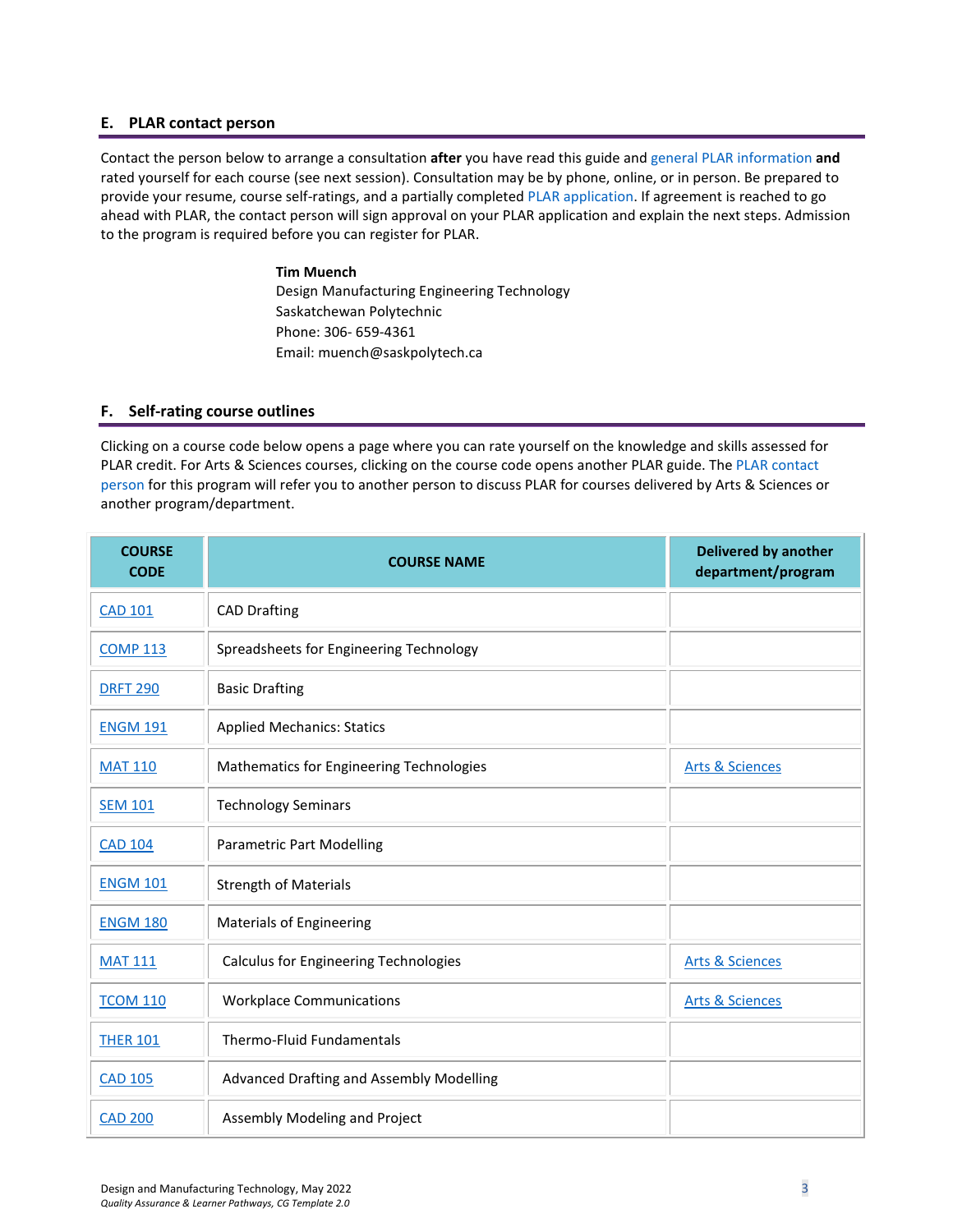| <b>COURSE</b><br><b>CODE</b> | <b>COURSE NAME</b>                      | <b>Delivered by another</b><br>department/program |
|------------------------------|-----------------------------------------|---------------------------------------------------|
| <b>MACH 191</b>              | Machine Shop Technology                 | MET-Diploma                                       |
| <b>SHOP 186</b>              | Mechanical Components and Systems Lab   | MET - Diploma                                     |
| <b>TCOM 111</b>              | <b>Technical Communication</b>          | <b>Arts &amp; Sciences</b>                        |
| <b>WELD 387</b>              | <b>Welding for Technologists</b>        | MET - Diploma                                     |
| <b>DSGN 280</b>              | Mechanical Design 1                     |                                                   |
| <b>ENGM 193</b>              | <b>Applied Mechanics - Dynamics</b>     |                                                   |
| <b>MANU 290</b>              | Manufacturing 1 - Metals                |                                                   |
| <b>MTRX 200</b>              | <b>Manufacturing Networking Systems</b> |                                                   |
| <b>THER 200</b>              | Thermo-Fluid Systems 2                  |                                                   |
| <b>DSGN 282</b>              | <b>Mechanical Design 2</b>              |                                                   |
| <b>MANU 202</b>              | Manufacturing 2-Plastics                |                                                   |
| <b>MANU 203</b>              | <b>Quality Assurance</b>                |                                                   |
| <b>MANU 291</b>              | <b>Advanced Manufacturing</b>           |                                                   |
| <b>PROJ 287</b>              | Project Management                      |                                                   |
| <b>CAD 298</b>               | <b>Engineering Seminars</b>             |                                                   |
| <b>CLTR 200</b>              | <b>Culture and Diversity</b>            | <b>Arts &amp; Sciences</b>                        |
| <b>DSGN 208</b>              | Concurrent Engineering 2                |                                                   |
| <b>DSGN 283</b>              | Mechanical Design Project               |                                                   |
| <b>MAU 204</b>               | <b>Advanced Manufacturing Project</b>   |                                                   |
| <b>PROJ 218</b>              | Capstone Project                        |                                                   |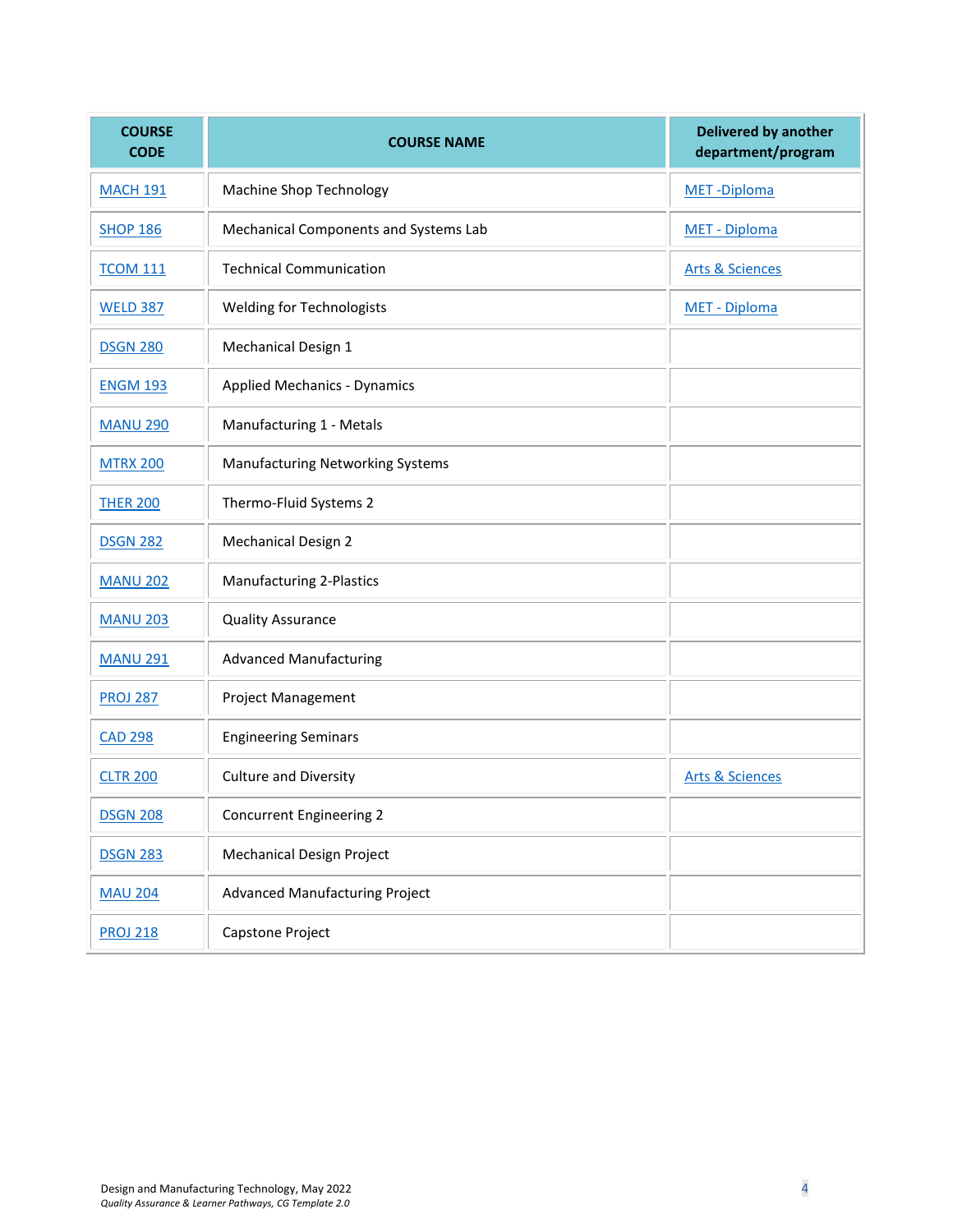#### <span id="page-4-0"></span>**CAD 101 – CAD Drafting**

 $\overline{1}$ 

You will focus on the concepts of computer-assisted drafting (CAD). Extensive hands-on training and lecture sessions will provide the knowledge you need to produce industrial standard CAD drawings, use 2D drafting and draw from 3D models. You will follow standard conventions while improving your skill and efficiency in using a CAD system.

| Credit unit(s):       | 3.0            |
|-----------------------|----------------|
| <b>Prerequisites:</b> | none           |
| Coreguisites:         | none           |
| Equivalent course(s): | <b>CAD 181</b> |

| Use a checkmark $(\checkmark)$ to rate yourself as follows for each learning outcome |                         |                                                                                                                                                                                             |           |          |      |
|--------------------------------------------------------------------------------------|-------------------------|---------------------------------------------------------------------------------------------------------------------------------------------------------------------------------------------|-----------|----------|------|
| None:                                                                                | Competent:<br>Learning: | I can apply this outcome without direction or supervision.<br>I am still learning skills and knowledge to apply this outcome.<br>I have no knowledge or experience related to this outcome. | Competent | Learning | None |
| 1.                                                                                   |                         | Examine computer-assisted drafting (CAD) software environment.                                                                                                                              |           |          |      |
| 2.                                                                                   |                         | Construct drawings to conform to CAD Standards.                                                                                                                                             |           |          |      |
| Perform basic editing and drawing creation techniques.<br>3.                         |                         |                                                                                                                                                                                             |           |          |      |
| 4.                                                                                   |                         | Demonstrate annotation techniques for engineering drawings.                                                                                                                                 |           |          |      |
| 5.                                                                                   |                         | Construct templates for standardization of drawing output.                                                                                                                                  |           |          |      |
| 6.                                                                                   |                         | Perform advanced editing and drawing creation techniques.                                                                                                                                   |           |          |      |
| 7.                                                                                   |                         | Apply advanced drawing techniques.                                                                                                                                                          |           |          |      |
| 8.                                                                                   |                         | Manage CAD generated data.                                                                                                                                                                  |           |          |      |
| 9.                                                                                   |                         | Create 3D drawings.                                                                                                                                                                         |           |          |      |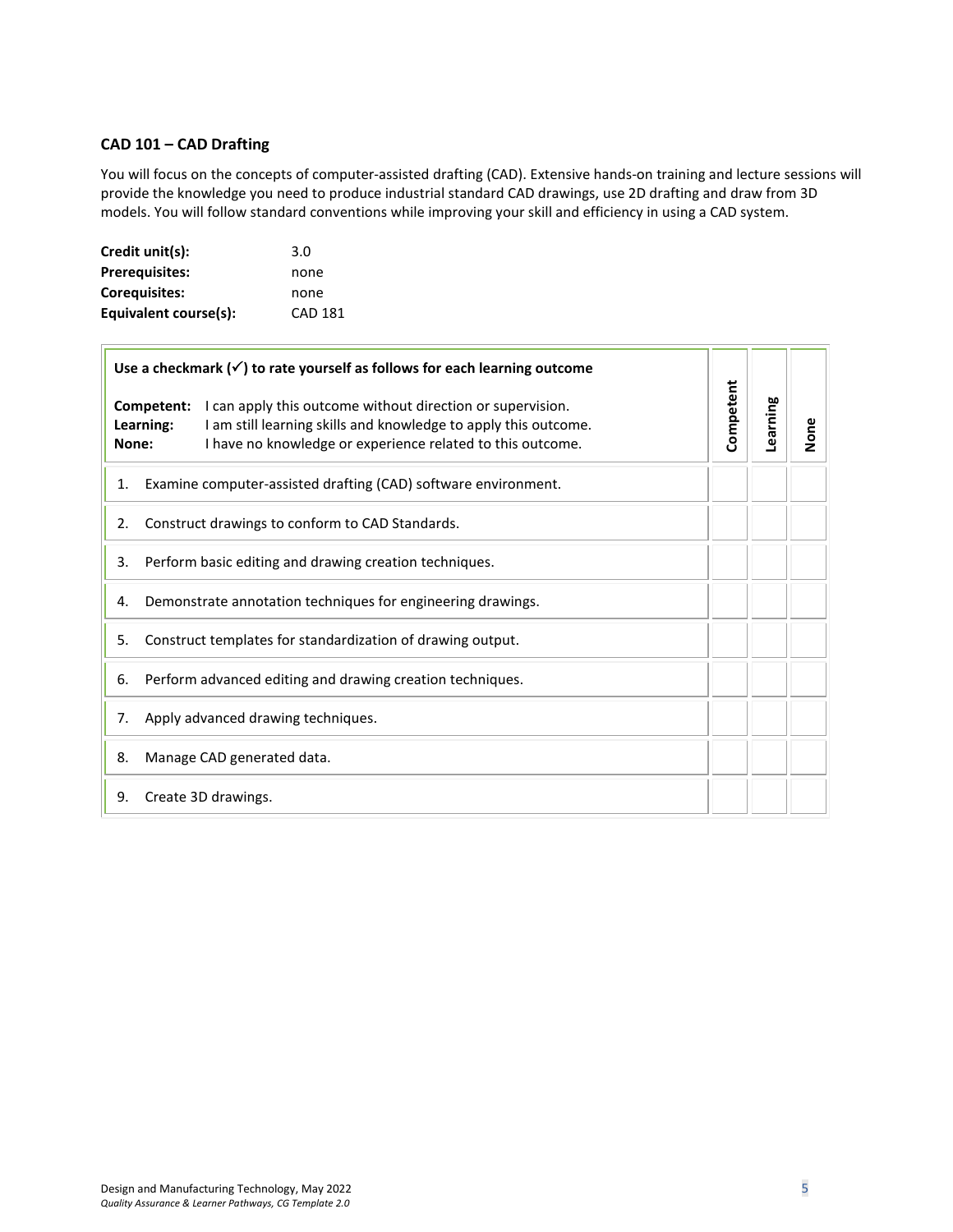# <span id="page-5-0"></span>**COMP 113 – Spreadsheets for Engineering Technology**

You will gain an intermediate knowledge of electronic spreadsheets. You will use spreadsheet functions and tables to process information, construct charts based on engineering data, solve advanced numerical problems, and implement custom functions.

| Credit unit(s):       | 3.0  |
|-----------------------|------|
| <b>Prerequisites:</b> | none |
| <b>Corequisites:</b>  | none |
| Equivalent course(s): | none |

| Use a checkmark $(\checkmark)$ to rate yourself as follows for each learning outcome                                                                                                                                            |           |          |      |
|---------------------------------------------------------------------------------------------------------------------------------------------------------------------------------------------------------------------------------|-----------|----------|------|
| Competent:<br>I can apply this outcome without direction or supervision.<br>Learning:<br>I am still learning skills and knowledge to apply this outcome.<br>I have no knowledge or experience related to this outcome.<br>None: | Competent | Learning | None |
| Examine spreadsheet software environment.<br>1.                                                                                                                                                                                 |           |          |      |
| Use spreadsheet functions to process information.<br>2.                                                                                                                                                                         |           |          |      |
| 3.<br>Construct charts using engineering data.                                                                                                                                                                                  |           |          |      |
| Solve advanced numerical problems.<br>4.                                                                                                                                                                                        |           |          |      |
| Use table functionality to store and manipulate data.<br>5.                                                                                                                                                                     |           |          |      |
| Implement customized functionality.<br>6.                                                                                                                                                                                       |           |          |      |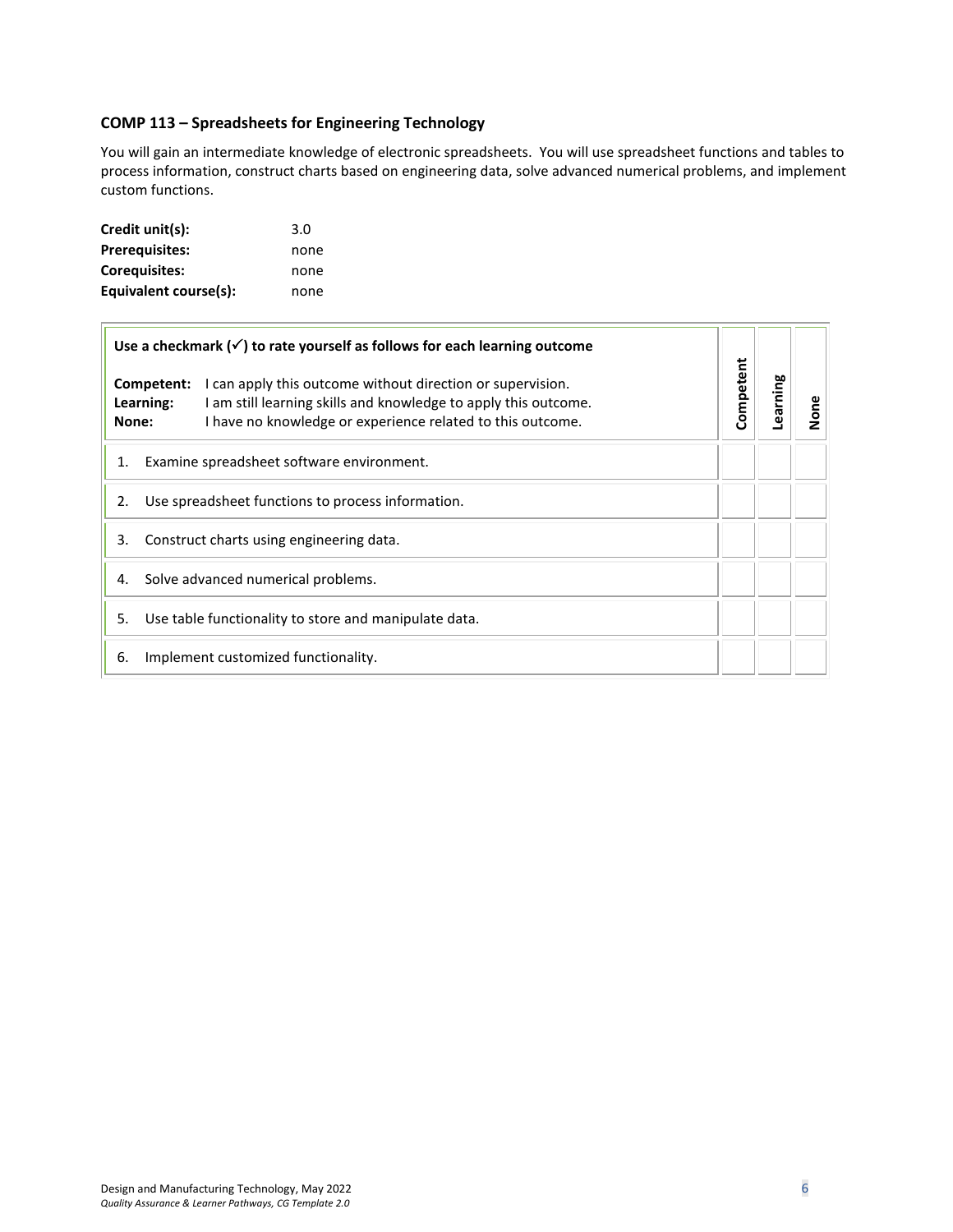#### <span id="page-6-0"></span>**DRFT 290 – Spreadsheets for Engineering Technology**

You will apply the basic theory and skills needed to generate graphic representation of an idea, concept, or entity. You will apply descriptive geometry and its applications to develop orthographic drawings, dimensioning and pictorial drafting. You will construct auxiliary views and sectional views

| Credit unit(s):               | 4.0  |                            |  |
|-------------------------------|------|----------------------------|--|
| <b>Pre and Co Requisites:</b> | None |                            |  |
| <b>Prerequisites:</b>         | none |                            |  |
| Coreguisites:                 | none |                            |  |
| Equivalent course(s):         |      | DRFT 174 DRFT 181 GRPH 190 |  |

 $\Box$ 

| Use a checkmark $(\checkmark)$ to rate yourself as follows for each learning outcome                                                                                                                                            |           |          |      |
|---------------------------------------------------------------------------------------------------------------------------------------------------------------------------------------------------------------------------------|-----------|----------|------|
| I can apply this outcome without direction or supervision.<br>Competent:<br>Learning:<br>I am still learning skills and knowledge to apply this outcome.<br>I have no knowledge or experience related to this outcome.<br>None: | Competent | Learning | None |
| Identify basic drafting concepts.<br>1.                                                                                                                                                                                         |           |          |      |
| Introduce descriptive languages used to describe objects.<br>2.                                                                                                                                                                 |           |          |      |
| Plan engineering drawing title blocks.<br>3.                                                                                                                                                                                    |           |          |      |
| Discuss file management strategies.<br>4.                                                                                                                                                                                       |           |          |      |
| Complete freehand engineering sketches.<br>5.                                                                                                                                                                                   |           |          |      |
| Generate orthographic drawings.<br>6.                                                                                                                                                                                           |           |          |      |
| Construct engineering drawings.<br>7.                                                                                                                                                                                           |           |          |      |
| Apply dimensions to engineering drawings.<br>8.                                                                                                                                                                                 |           |          |      |
| Construct sectional view drawings.<br>9.                                                                                                                                                                                        |           |          |      |
| 10. Apply Fit tolerances.                                                                                                                                                                                                       |           |          |      |
| 11. Produce fastener drawings.                                                                                                                                                                                                  |           |          |      |
| 12. Construct auxiliary views.                                                                                                                                                                                                  |           |          |      |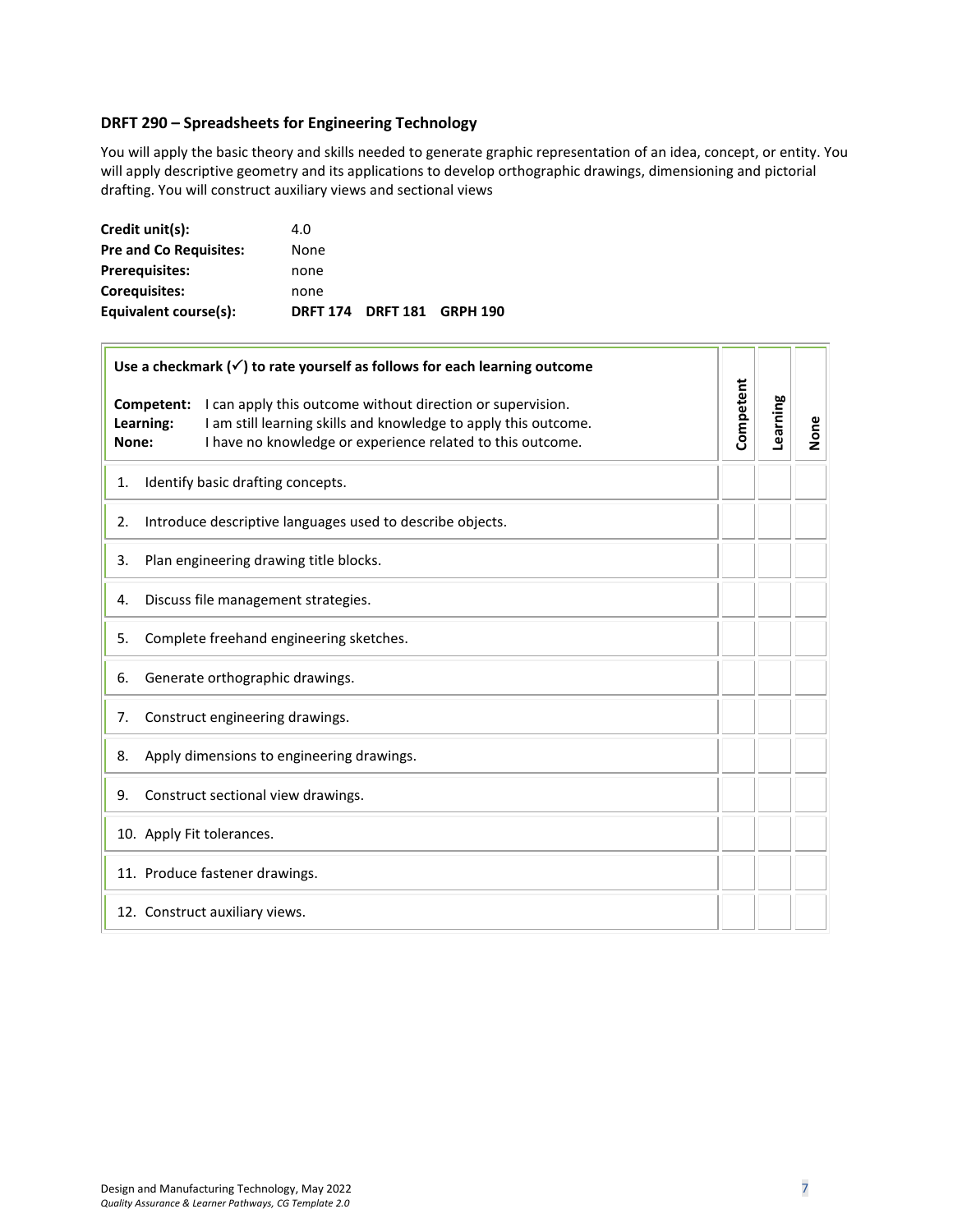# <span id="page-7-0"></span>**ENGM 191 – Applied Mechanics: Statics**

You will study how to use basic algebra and trigonometry to determine the forces in stationary machine and equipment members. The course content includes force systems, center of gravity, static friction and moment of inertia, and the application of these principles to engineering problems.

| Credit unit(s):       | 3.0                            |
|-----------------------|--------------------------------|
| <b>Prerequisites:</b> | none                           |
| <b>Corequisites:</b>  | none                           |
| Equivalent course(s): | ENGM 190, ENGM 191CE, MECA 120 |

| Use a checkmark $(\checkmark)$ to rate yourself as follows for each learning outcome                                                                                                                                                |           |          |      |
|-------------------------------------------------------------------------------------------------------------------------------------------------------------------------------------------------------------------------------------|-----------|----------|------|
| <b>Competent:</b> I can apply this outcome without direction or supervision.<br>I am still learning skills and knowledge to apply this outcome.<br>Learning:<br>I have no knowledge or experience related to this outcome.<br>None: | Competent | Learning | None |
| Demonstrate the solution method for engineering problems.<br>7.                                                                                                                                                                     |           |          |      |
| Analyze forces, vectors, and resultants.<br>8.                                                                                                                                                                                      |           |          |      |
| Calculate the magnitude and direction of moments and couples.<br>9.                                                                                                                                                                 |           |          |      |
| 10. Evaluate unknown forces in two-dimensional equilibrium problems.                                                                                                                                                                |           |          |      |
| 11. Evaluate unknown forces in static structures and machines.                                                                                                                                                                      |           |          |      |
| 12. Evaluate unknown forces in three-dimensional equilibrium problems.                                                                                                                                                              |           |          |      |
| 13. Determine the centroid and center of gravity of objects.                                                                                                                                                                        |           |          |      |
| Calculate the moment of inertia of objects.<br>8.                                                                                                                                                                                   |           |          |      |
| Evaluate unknown forces in frictional equilibrium problems.<br>9.                                                                                                                                                                   |           |          |      |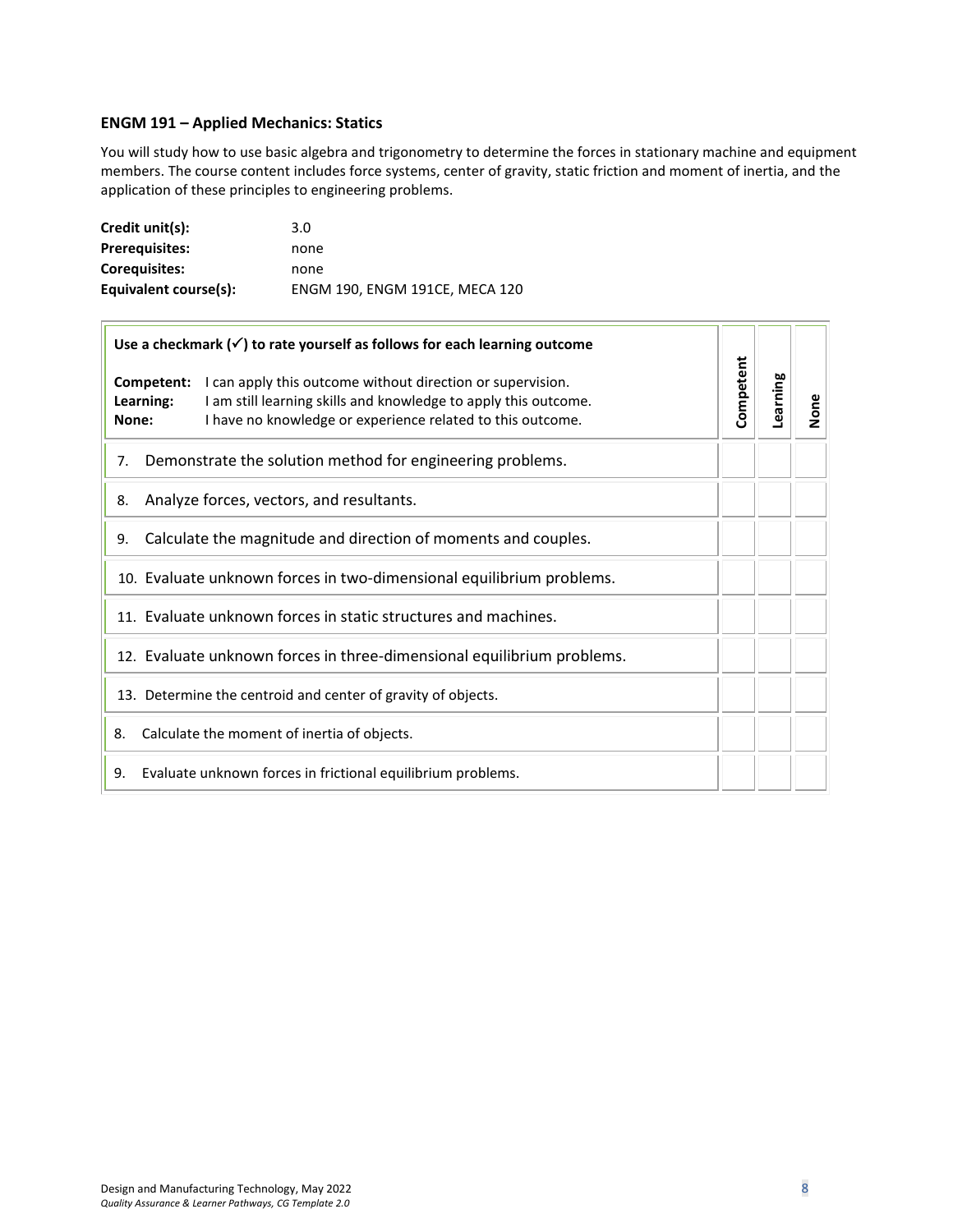#### <span id="page-8-0"></span>**MAT 110 – Mathematics for Engineering Technologies**

You will gain foundational knowledge of mathematical topics applicable to engineering technologies. You will study formula manipulations, factoring of algebraic expressions, geometry and trigonometry, exponents and logarithms, and functions and their graphs. This course is intended to build problem solving and critical thinking skills, and to prepare you for studies in calculus.

| Credit unit(s):       | 4.0                                    |
|-----------------------|----------------------------------------|
| <b>Prerequisites:</b> | none                                   |
| <b>Coreguisites:</b>  | none                                   |
| Equivalent course(s): | MAT 101, MAT 110CE, MATH 182, MATH 193 |

|                                                                    | Use a checkmark $(\checkmark)$ to rate yourself as follows for each learning outcome                                                                                                                      |           |          |      |
|--------------------------------------------------------------------|-----------------------------------------------------------------------------------------------------------------------------------------------------------------------------------------------------------|-----------|----------|------|
| Learning:<br>None:                                                 | Competent:<br>I can apply this outcome without direction or supervision.<br>I am still learning skills and knowledge to apply this outcome.<br>I have no knowledge or experience related to this outcome. | Competent | Learning | None |
| 1.                                                                 | Examine measurements, formulas, and functions.                                                                                                                                                            |           |          |      |
| 2.<br>Practice mathematical operations with algebraic expressions. |                                                                                                                                                                                                           |           |          |      |
| 3.<br>Apply principles of geometry.                                |                                                                                                                                                                                                           |           |          |      |
| 4.                                                                 | Analyze trigonometric functions and vectors.                                                                                                                                                              |           |          |      |
| Examine systems of linear equations.<br>5.                         |                                                                                                                                                                                                           |           |          |      |
| 6.                                                                 | Examine algebraic equations and functions.                                                                                                                                                                |           |          |      |
| 7.                                                                 | Analyze exponential and logarithmic functions.                                                                                                                                                            |           |          |      |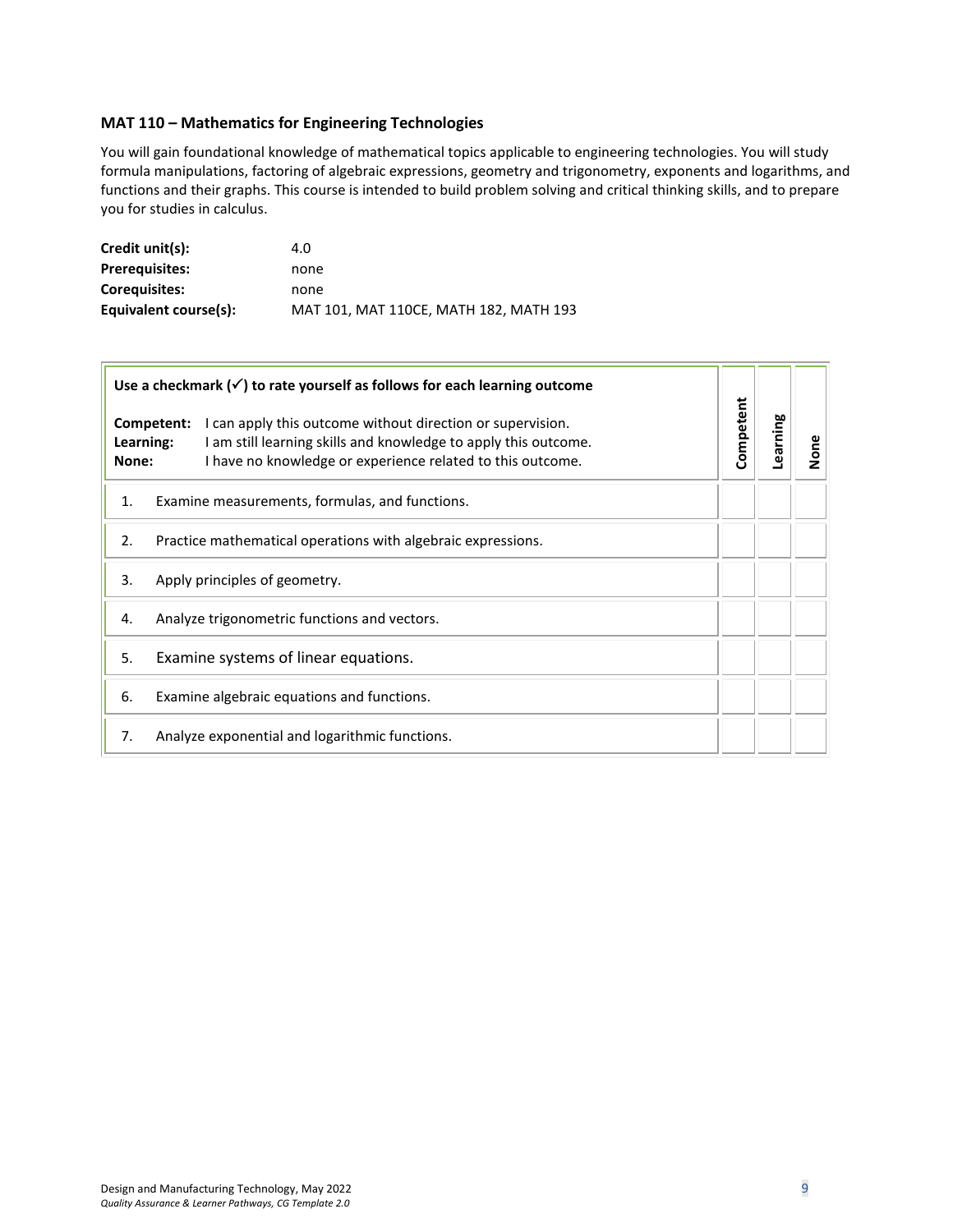### <span id="page-9-0"></span>**SEM 101 – Technology Seminars**

 $\overline{1}$ 

Your orientation will include discussions regarding the role of technicians/technologists in the workplace and society. You will study time management skills, diversity in the workplace, principles of sustainability and safety requirements.

| Credit unit(s):       | 1.0                                |  |  |
|-----------------------|------------------------------------|--|--|
| <b>Prerequisites:</b> | none                               |  |  |
| <b>Coreguisites:</b>  | none                               |  |  |
| Equivalent course(s): | ENGM 181 ETHC 183 ORTN 120 SEM 104 |  |  |

| Use a checkmark $(\checkmark)$ to rate yourself as follows for each learning outcome |                                                                                                                                                                                             |           |          |      |
|--------------------------------------------------------------------------------------|---------------------------------------------------------------------------------------------------------------------------------------------------------------------------------------------|-----------|----------|------|
| Competent:<br>Learning:<br>None:                                                     | I can apply this outcome without direction or supervision.<br>I am still learning skills and knowledge to apply this outcome.<br>I have no knowledge or experience related to this outcome. | Competent | Learning | None |
| 1.                                                                                   | Develop study and time management skills.                                                                                                                                                   |           |          |      |
| 2.<br>Recognize diversity in the workplace.                                          |                                                                                                                                                                                             |           |          |      |
| 3.<br>Recognize principles of sustainability to work.                                |                                                                                                                                                                                             |           |          |      |
| Discuss professional ethics, responsibility, and accountability.<br>4.               |                                                                                                                                                                                             |           |          |      |
| 5.<br>Discuss the impact of technology on society.                                   |                                                                                                                                                                                             |           |          |      |
| 6.                                                                                   | Describe workplace safety procedures.                                                                                                                                                       |           |          |      |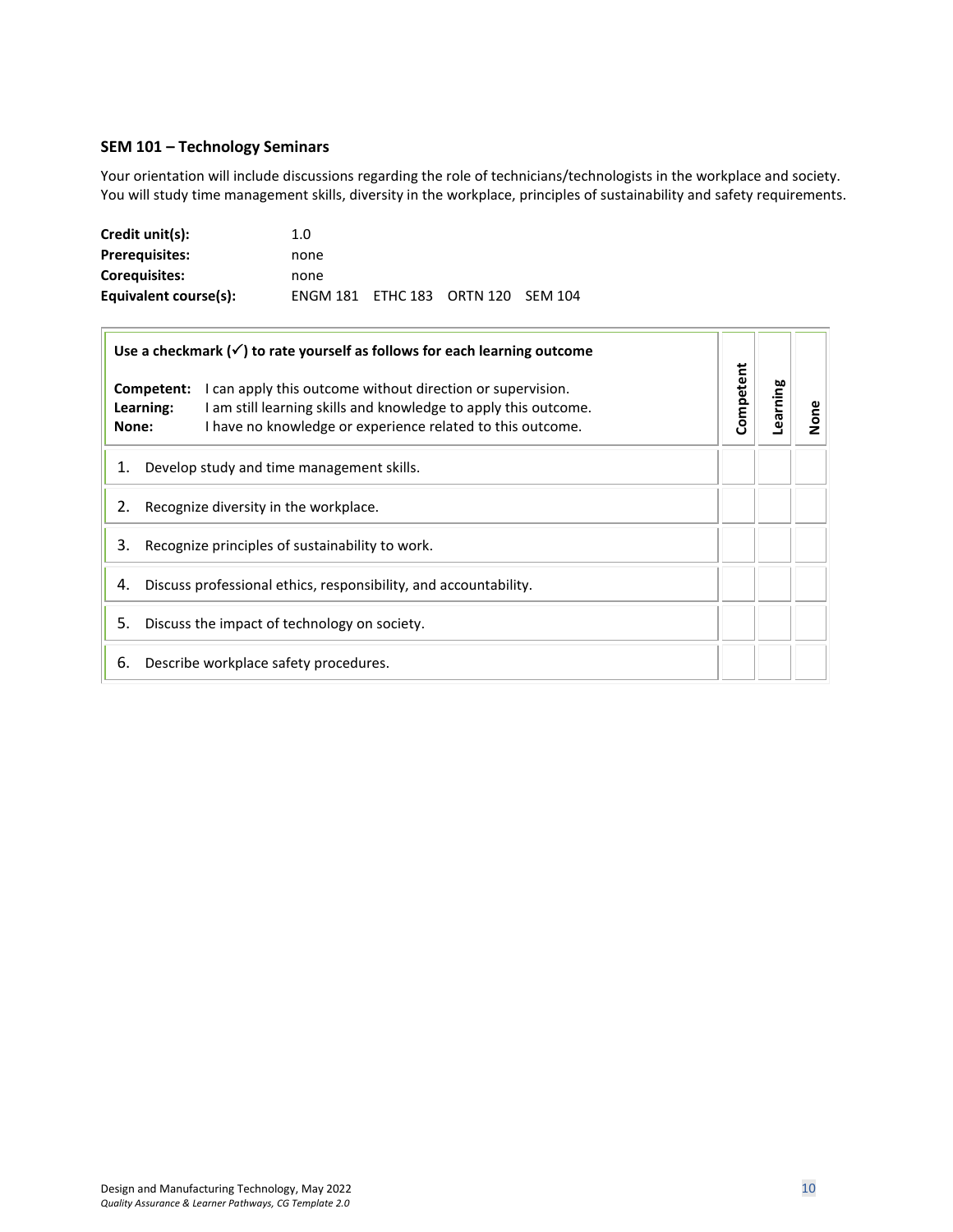# <span id="page-10-0"></span>**CAD 104 – Parametric Part Modelling**

You will produce part drawings using three-dimensional (3-D) Computer Aided Drafting (CAD). You will study solid model construction methods.

| Credit unit(s):       | 2.0               |
|-----------------------|-------------------|
| <b>Prerequisites:</b> | CAD 101. DRFT 290 |
| <b>Corequisites:</b>  | none              |
| Equivalent course(s): | none              |

| Use a checkmark $(\checkmark)$ to rate yourself as follows for each learning outcome                                                                                                                                            |           |          |             |
|---------------------------------------------------------------------------------------------------------------------------------------------------------------------------------------------------------------------------------|-----------|----------|-------------|
| Competent:<br>I can apply this outcome without direction or supervision.<br>Learning:<br>I am still learning skills and knowledge to apply this outcome.<br>I have no knowledge or experience related to this outcome.<br>None: | Competent | Learning | $\tilde{a}$ |
| Describe methods of constructing a three-dimensional (3-D) model.<br>1.                                                                                                                                                         |           |          |             |
| Develop models using sketched features.<br>2.                                                                                                                                                                                   |           |          |             |
| Generate placed features.<br>3.                                                                                                                                                                                                 |           |          |             |
| Create advanced parts.<br>4.                                                                                                                                                                                                    |           |          |             |
| Demonstrate editing and modifying features.<br>5.                                                                                                                                                                               |           |          |             |
| Construct drawings to conform to Computer Aided Drafting (CAD) standards using 3-D<br>6.<br>modelling software.                                                                                                                 |           |          |             |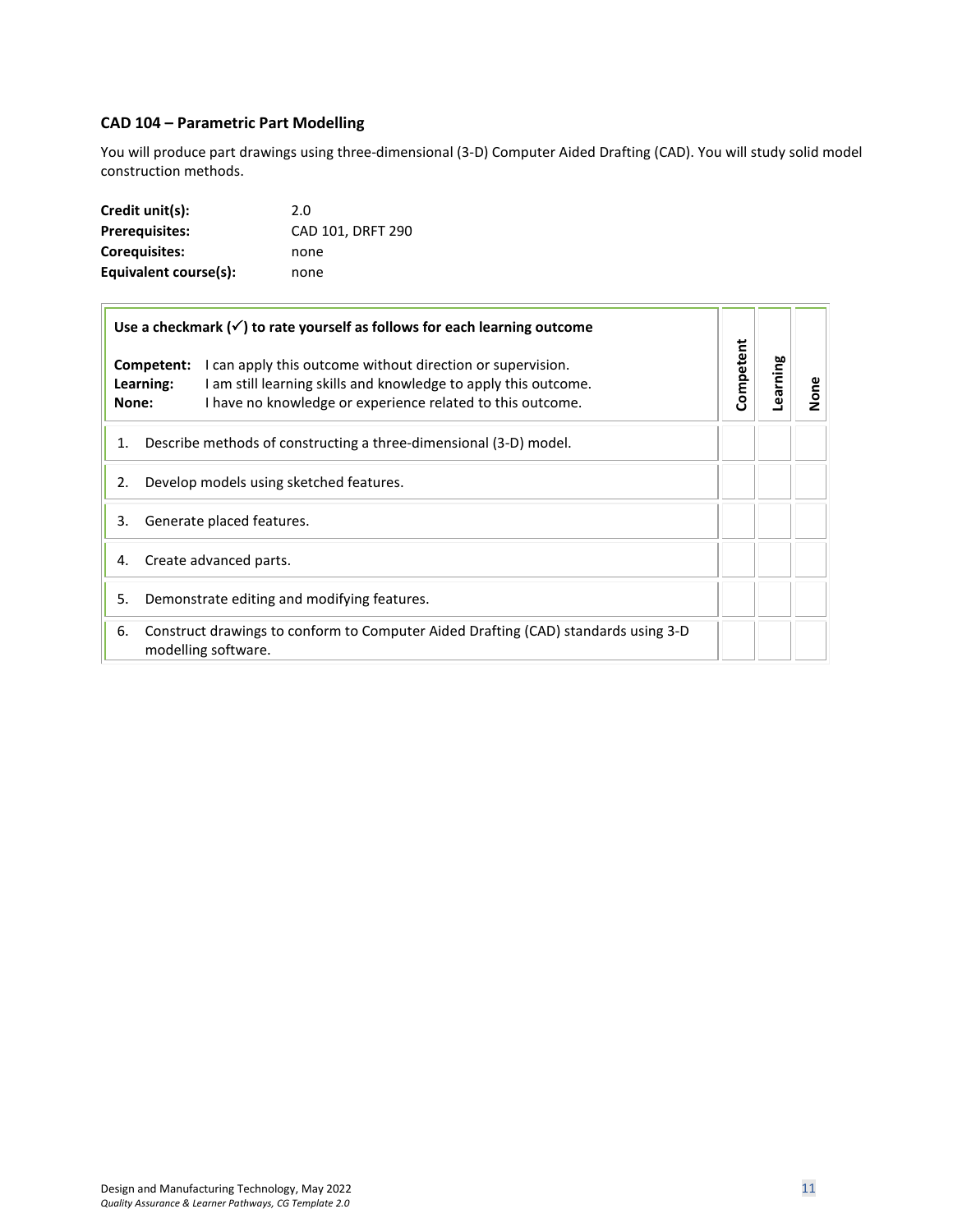#### <span id="page-11-0"></span>**ENGM 101 – Strength of Materials**

You will study the relationship between the external applied loads and the induced internal stresses in various structural members. You will also learn design and analysis techniques of axially loaded members, and beams. You will learn design and analysis techniques for torsionally loaded members, columns, and pressure vessels. You will consider the impact of multiple loading situations on the stress of structural members**.**

| Credit unit(s):       | 4.0                       |
|-----------------------|---------------------------|
| <b>Prerequisites:</b> | <b>ENGM 191, ENGM 180</b> |
| <b>Corequisites:</b>  | none                      |
| Equivalent course(s): | <b>ENG 192. ENGM 289</b>  |

|                                                                           | Use a checkmark $(\checkmark)$ to rate yourself as follows for each learning outcome |                                                                                                                                                                                             |           |          |      |
|---------------------------------------------------------------------------|--------------------------------------------------------------------------------------|---------------------------------------------------------------------------------------------------------------------------------------------------------------------------------------------|-----------|----------|------|
| Learning:<br>None:                                                        | Competent:                                                                           | I can apply this outcome without direction or supervision.<br>I am still learning skills and knowledge to apply this outcome.<br>I have no knowledge or experience related to this outcome. | Competent | Learning | None |
| 1.                                                                        |                                                                                      | Examine basic concepts of strength of materials.                                                                                                                                            |           |          |      |
| 2.                                                                        |                                                                                      | Design members under direct stress.                                                                                                                                                         |           |          |      |
| 3.                                                                        |                                                                                      | Calculate deformation under axial loads and thermal stress.                                                                                                                                 |           |          |      |
| Calculate shearing forces and bending moments in beams.<br>4.             |                                                                                      |                                                                                                                                                                                             |           |          |      |
| 5.                                                                        |                                                                                      | Analyze stresses and deflections in beams due to bending.                                                                                                                                   |           |          |      |
| Design members for torsional shear stress and torsional deflection.<br>6. |                                                                                      |                                                                                                                                                                                             |           |          |      |
| Analyze general combined stress states and Mohr's circle.<br>7.           |                                                                                      |                                                                                                                                                                                             |           |          |      |
| Analyze stress and buckling loads in columns.<br>8.                       |                                                                                      |                                                                                                                                                                                             |           |          |      |
| 9.                                                                        |                                                                                      | Analyze the design of pressure vessels.                                                                                                                                                     |           |          |      |
|                                                                           |                                                                                      | 10. Design bolted connections to provide appropriate strength for structural members.                                                                                                       |           |          |      |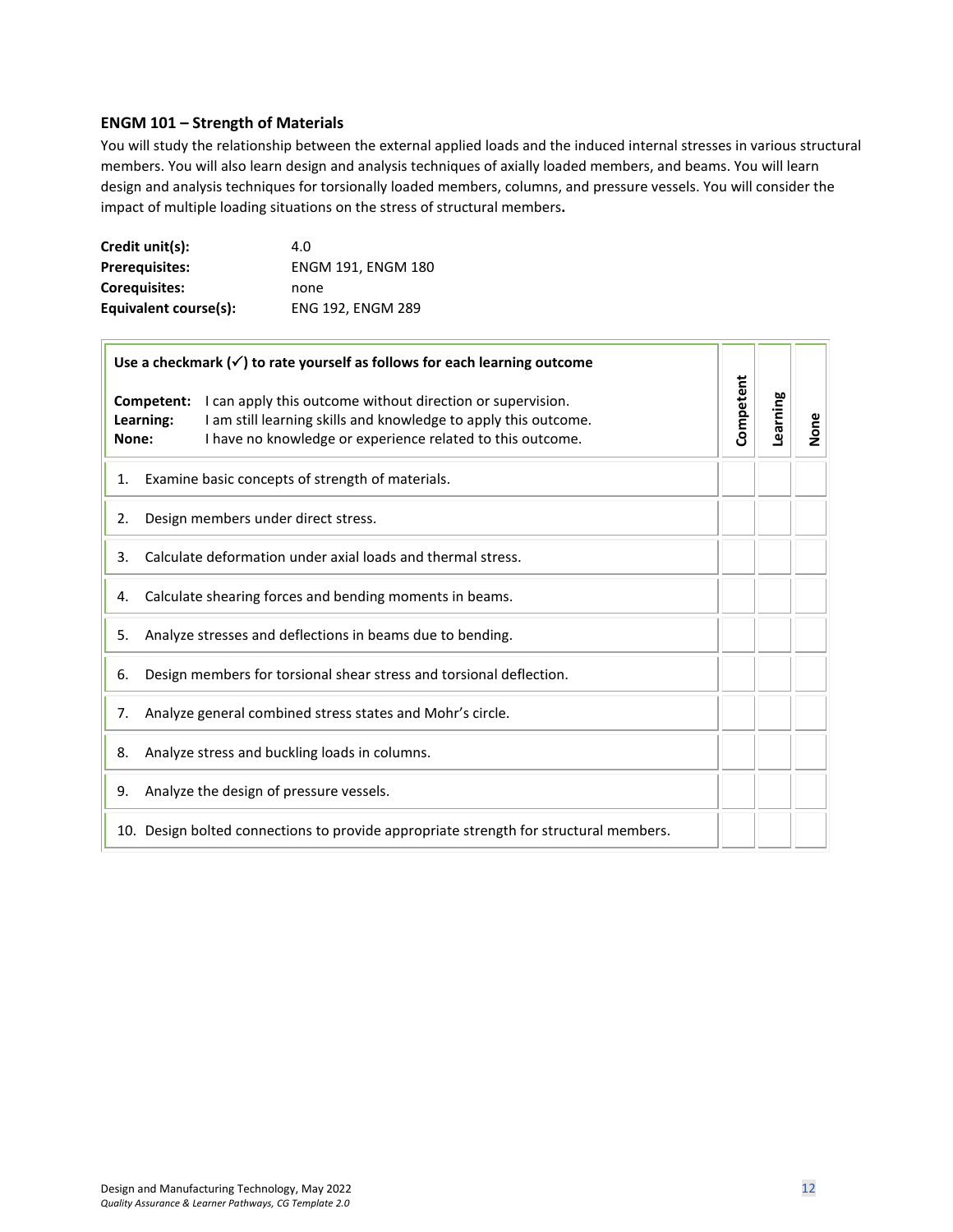#### <span id="page-12-0"></span>**ENGM 180 – Materials of Engineering**

You will develop a practical understanding of the fundamental structure, properties, and supplied forms of common engineering materials. The course content will assist you in the evaluation and selection of materials suitable for given design requirements. You will focus on iron and iron alloys (steels), complimented with examination of other metals / alloys (aluminum, copper, etc.), ceramics, polymers, composite, and hybrid materials. You will also include areas and applications such as material corrosion, as well as non-destructive examination and material testing.

| Credit unit(s):       | 4.0             |                         |  |
|-----------------------|-----------------|-------------------------|--|
| <b>Prerequisites:</b> | <b>ENGM 191</b> |                         |  |
| <b>Coreguisites:</b>  | <b>ENGM 101</b> |                         |  |
| Equivalent course(s): |                 | <b>ENG 191 ENGM 288</b> |  |

 $\Box$ 

| Use a checkmark $(\checkmark)$ to rate yourself as follows for each learning outcome |                                                                                                                                                                                                           |           |          |      |
|--------------------------------------------------------------------------------------|-----------------------------------------------------------------------------------------------------------------------------------------------------------------------------------------------------------|-----------|----------|------|
| Learning:<br>None:                                                                   | I can apply this outcome without direction or supervision.<br>Competent:<br>I am still learning skills and knowledge to apply this outcome.<br>I have no knowledge or experience related to this outcome. | Competent | Learning | None |
| 1.                                                                                   | Describe how material structure, prior treatment, and operating environment<br>determines and / or influences engineering material properties.                                                            |           |          |      |
| 2.                                                                                   | Apply material properties (physical, mechanical, and chemical) in representative<br>engineering (industrial, manufacturing, construction, etc.) situations.                                               |           |          |      |
| 3.                                                                                   | Differentiate common supplied forms of engineering materials.                                                                                                                                             |           |          |      |
| 4.                                                                                   | Identify the properties, application, and nomenclature of iron and iron alloys (steels).                                                                                                                  |           |          |      |
| 5.                                                                                   | Identify the properties, application, and nomenclature of non-iron metals and alloys.                                                                                                                     |           |          |      |
| 6.                                                                                   | Identify the properties, application, and nomenclature of polymeric materials.                                                                                                                            |           |          |      |
| 7.                                                                                   | Identify the properties, application, and nomenclature of ceramic materials.                                                                                                                              |           |          |      |
| 8.                                                                                   | Identify the properties, application, and nomenclature of composite and hybrid<br>materials.                                                                                                              |           |          |      |
| 9.                                                                                   | Examine common corrosion mechanisms, and methods of corrosion protection.                                                                                                                                 |           |          |      |
| 10.                                                                                  | Describe non-destructive examination methods for material evaluation.                                                                                                                                     |           |          |      |
|                                                                                      | 11. Select materials for an application based on product or design requirements.                                                                                                                          |           |          |      |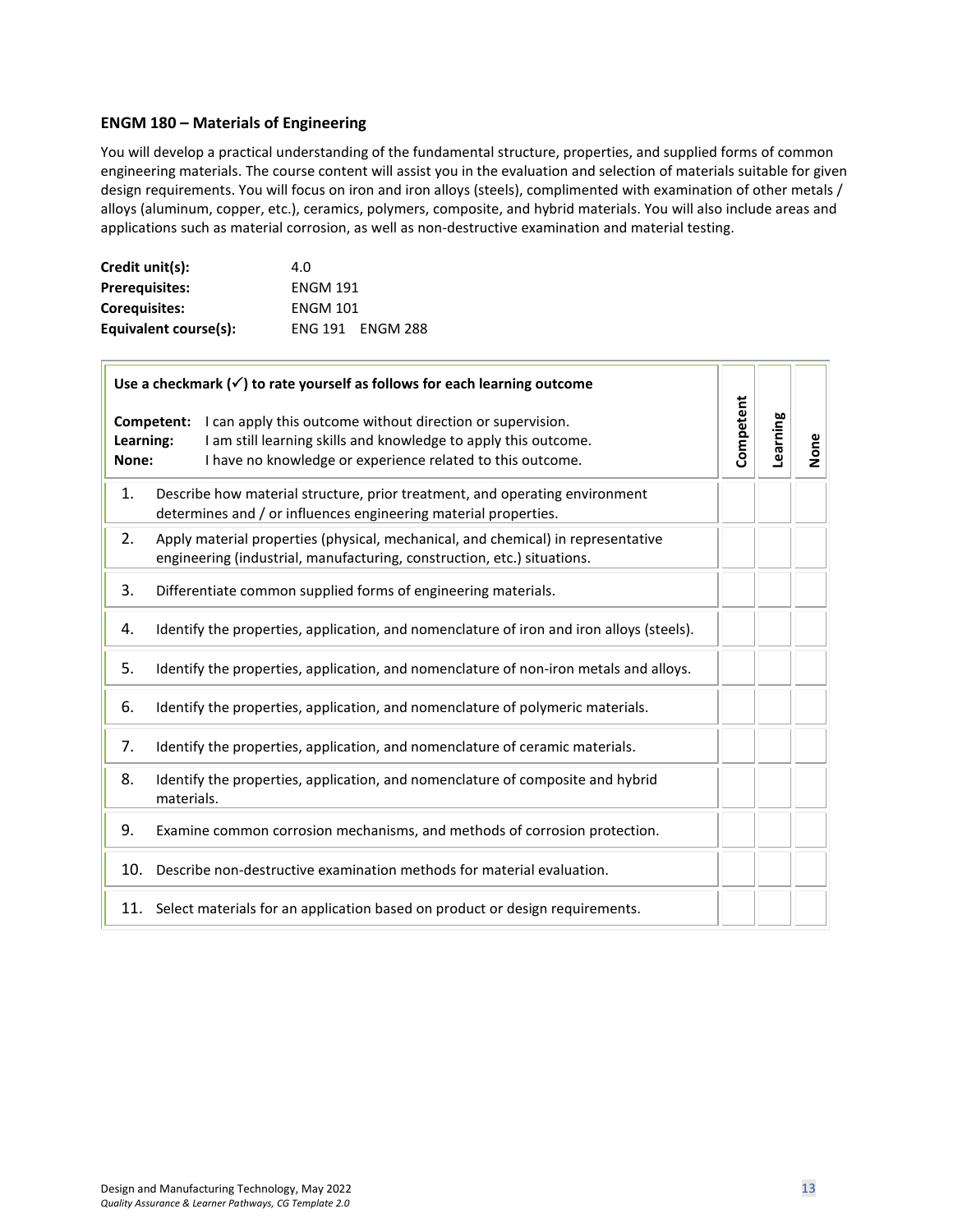#### <span id="page-13-0"></span>**MAT 111 – Calculus for Engineering Technologies**

You will gain knowledge of calculus topics applicable to engineering technologies. You will study derivatives, integrals and differential equations, and their applications. This course is intended to further build problem solving and critical thinking skills, and to demonstrate the importance of calculus in engineering practices.

| Credit unit(s):       | 4.0                                    |
|-----------------------|----------------------------------------|
| <b>Prerequisites:</b> | MAT 110                                |
| <b>Corequisites:</b>  | none                                   |
| Equivalent course(s): | CALC 181, CALC 190, MAT 111CE, MAT 246 |

| Use a checkmark $(\checkmark)$ to rate yourself as follows for each learning outcome |                                                                                                                                                                                             |           |          |      |
|--------------------------------------------------------------------------------------|---------------------------------------------------------------------------------------------------------------------------------------------------------------------------------------------|-----------|----------|------|
| Competent:<br>Learning:<br>None:                                                     | I can apply this outcome without direction or supervision.<br>I am still learning skills and knowledge to apply this outcome.<br>I have no knowledge or experience related to this outcome. | Competent | Learning | None |
| 1.                                                                                   | Examine the derivative through the study of slopes and limits.                                                                                                                              |           |          |      |
| 2.                                                                                   | Calculate derivatives of functions.                                                                                                                                                         |           |          |      |
| Use first and second derivatives to graph functions.<br>3.                           |                                                                                                                                                                                             |           |          |      |
| 4.                                                                                   | Analyze technical problems involving rates of change and optimization.                                                                                                                      |           |          |      |
| 5.<br>Examine the indefinite and definite integral.                                  |                                                                                                                                                                                             |           |          |      |
| 6.                                                                                   | Calculate integrals of functions.                                                                                                                                                           |           |          |      |
| 7.                                                                                   | Analyze technical problems with integration.                                                                                                                                                |           |          |      |
| 8.                                                                                   | Solve first-order differential equations.                                                                                                                                                   |           |          |      |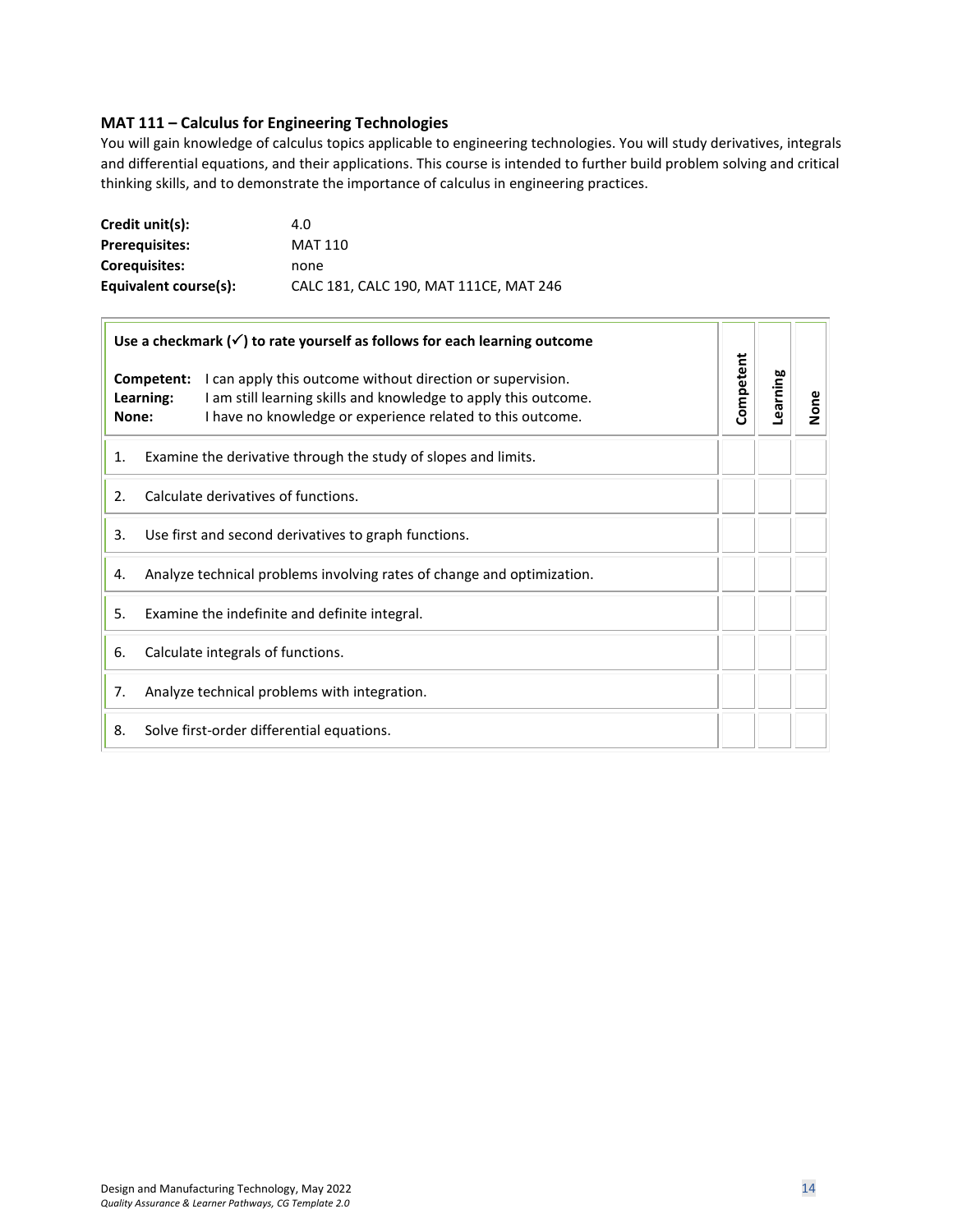#### <span id="page-14-0"></span>**TCOM 110 – Workplace Communications**

You will examine the employability skills required in the workplace. You will discuss the communication process, and practice effective interpersonal communication techniques. You will use workplace writing and job search skills.

| Credit unit(s):       | 1. $\Omega$     |
|-----------------------|-----------------|
| <b>Prerequisites:</b> | none            |
| <b>Corequisites:</b>  | none            |
| Equivalent course(s): | <b>TCOM 102</b> |

 $\overline{r}$ 

| Use a checkmark $(\checkmark)$ to rate yourself as follows for each learning outcome                                                                                                                                            |           |         |     |
|---------------------------------------------------------------------------------------------------------------------------------------------------------------------------------------------------------------------------------|-----------|---------|-----|
| I can apply this outcome without direction or supervision.<br>Competent:<br>I am still learning skills and knowledge to apply this outcome.<br>Learning:<br>I have no knowledge or experience related to this outcome.<br>None: | Competent | earning | gno |
| Apply job-related interpersonal and oral communication strategies.<br>1.                                                                                                                                                        |           |         |     |
| 2. Apply workplace writing skills.                                                                                                                                                                                              |           |         |     |
| Use job search skills.<br>3.                                                                                                                                                                                                    |           |         |     |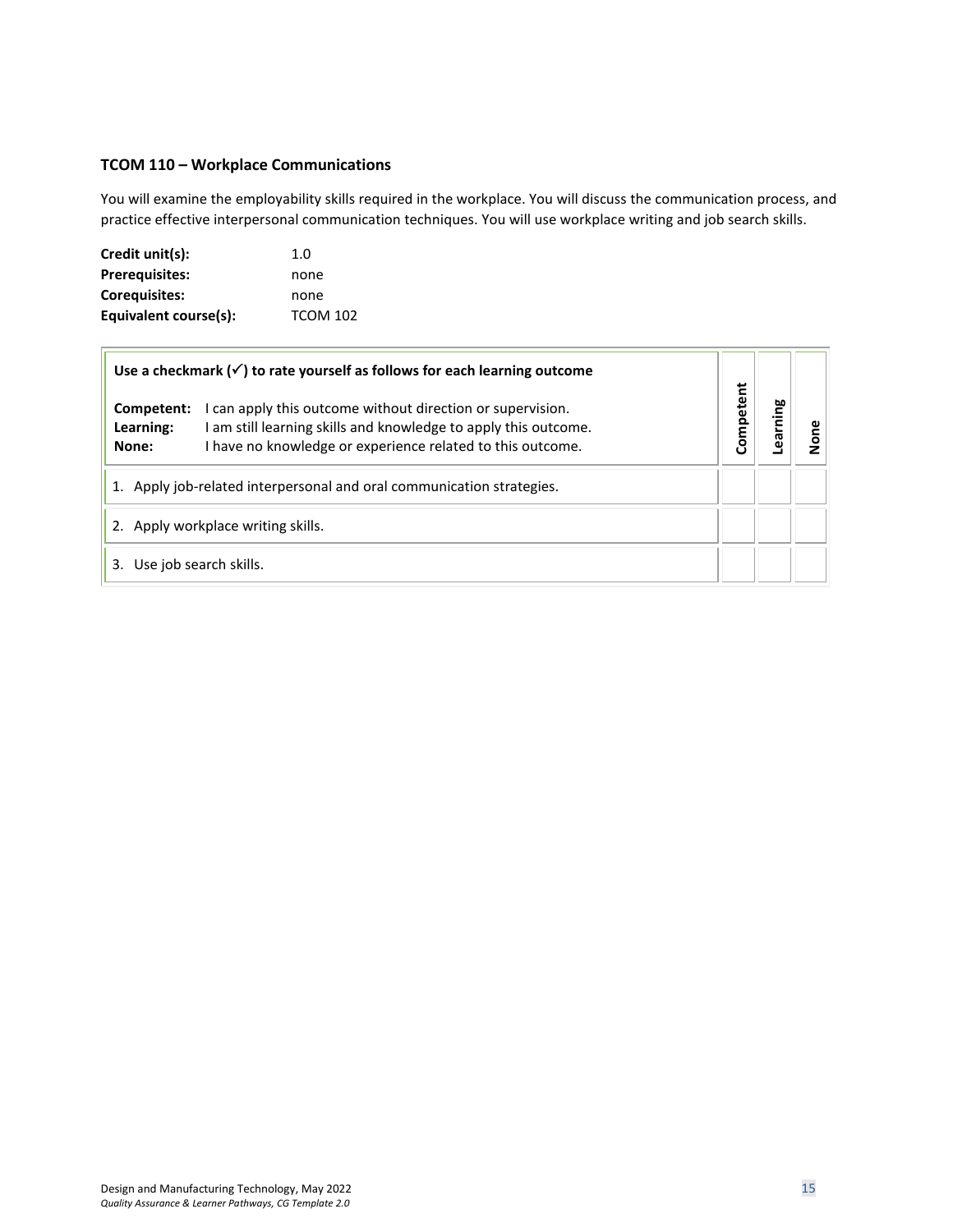#### <span id="page-15-0"></span>**THER 101 – Thermo-Fluid Fundamentals**

You will study typical primary thermal-fluid systems and their associated mechanical components. You will study media properties, pressure, energy, efficiency, and performance. You will assess the implication of energy transfer or specific systems configuration and design as seen through developed pressure, volume, force, or temperature changes. You will examine devices such as motors, engines and measuring devices.

| Credit unit(s):       | 2.0  |
|-----------------------|------|
| <b>Prerequisites:</b> | none |
| Corequisites:         | none |
| Equivalent course(s): | none |

 $\overline{1}$ 

| Use a checkmark $(\checkmark)$ to rate yourself as follows for each learning outcome |                         |                                                                                                                                                                                             |           |          |      |
|--------------------------------------------------------------------------------------|-------------------------|---------------------------------------------------------------------------------------------------------------------------------------------------------------------------------------------|-----------|----------|------|
| None:                                                                                | Competent:<br>Learning: | I can apply this outcome without direction or supervision.<br>I am still learning skills and knowledge to apply this outcome.<br>I have no knowledge or experience related to this outcome. | Competent | Learning | None |
| 1.                                                                                   |                         | Describe fundamental thermal-fluid system concepts, including unit systems.                                                                                                                 |           |          |      |
| 2.                                                                                   |                         | Examine fluid pressure.                                                                                                                                                                     |           |          |      |
| 3.                                                                                   |                         | Use media properties for pure substances and mixtures.                                                                                                                                      |           |          |      |
| 4.                                                                                   |                         | Calculate forces, stability, and equilibrium conditions within thermal-fluid systems.                                                                                                       |           |          |      |
| 5.                                                                                   |                         | Examine the primary modes of heat transfer.                                                                                                                                                 |           |          |      |
| 6.                                                                                   | principles.             | Analyze non-flow processes and systems from the perspective of conservation of energy                                                                                                       |           |          |      |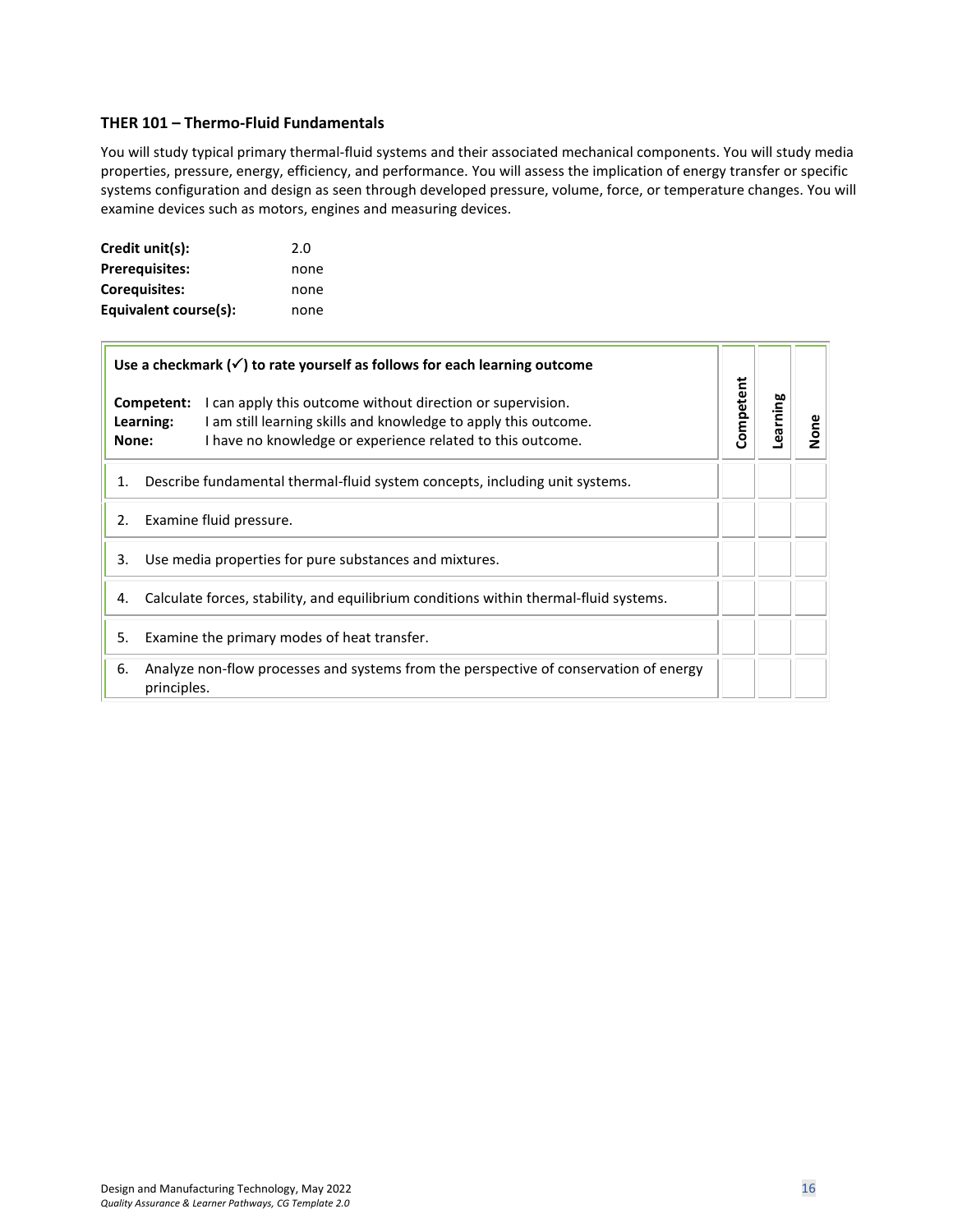# <span id="page-16-0"></span>**CAD 105 – Advanced Drafting and Assembly Modelling**

You will create customized part and assembly drawings. You will create customized annotation in drawings. You will create assembly models and verify that they operate properly. You will create assemblies with proper tolerances and fits. You will use software tools to create advanced parts.

| Credit unit(s):       | 2.0            |
|-----------------------|----------------|
| <b>Prerequisites:</b> | <b>CAD 104</b> |
| Corequisites:         | none           |
| Equivalent course(s): | none           |

| Use a checkmark $(\checkmark)$ to rate yourself as follows for each learning outcome |                         |                                                                                                                                                                                             |           |          |      |
|--------------------------------------------------------------------------------------|-------------------------|---------------------------------------------------------------------------------------------------------------------------------------------------------------------------------------------|-----------|----------|------|
| None:                                                                                | Competent:<br>Learning: | I can apply this outcome without direction or supervision.<br>I am still learning skills and knowledge to apply this outcome.<br>I have no knowledge or experience related to this outcome. | Competent | Learning | None |
| 1.                                                                                   |                         | Demonstrate advanced annotation features.                                                                                                                                                   |           |          |      |
| 2.                                                                                   |                         | Prepare Geometric Dimensions and Tolerances.                                                                                                                                                |           |          |      |
| 3.                                                                                   |                         | Create a three-dimensional (3-D) model of an assembly.                                                                                                                                      |           |          |      |
| 4.                                                                                   |                         | Prepare assembly model documentation.                                                                                                                                                       |           |          |      |
| 5.                                                                                   |                         | Create advanced parts using design modelers.                                                                                                                                                |           |          |      |
| 6.                                                                                   | Analyze a design.       |                                                                                                                                                                                             |           |          |      |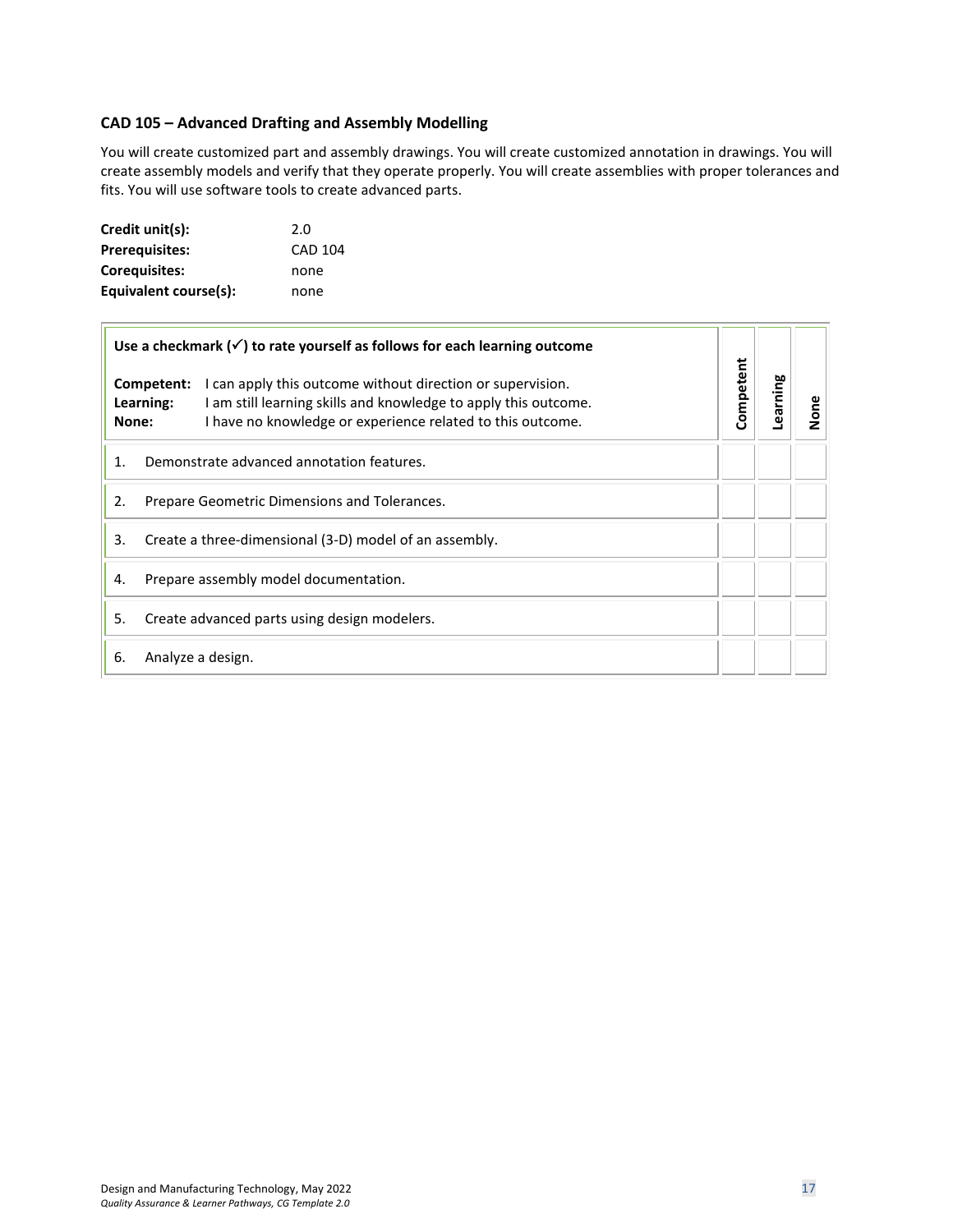#### <span id="page-17-0"></span>**CAD 200 – Assembly Modeling and Project**

You will create assigned assembly models and a student selected project and then learn the various ways to document assembly/disassembly procedures. You will apply Geometric Dimensions and Tolerances to the project you have selected. You will produce a set of drawings that would allow for the building of this project. You will produce an animation of the project.

| Credit unit(s):       | 3.0              |
|-----------------------|------------------|
| <b>Prerequisites:</b> | CAD 104, CAD 105 |
| <b>Corequisites:</b>  | none             |
| Equivalent course(s): | none             |

| Use a checkmark $(\checkmark)$ to rate yourself as follows for each learning outcome                                                                                                                                            |           |         |                      |
|---------------------------------------------------------------------------------------------------------------------------------------------------------------------------------------------------------------------------------|-----------|---------|----------------------|
| Competent:<br>I can apply this outcome without direction or supervision.<br>I am still learning skills and knowledge to apply this outcome.<br>Learning:<br>I have no knowledge or experience related to this outcome.<br>None: | Competent | earning | $\tilde{\mathsf{s}}$ |
| Use naming and file structure for engineering drawing project.<br>1.                                                                                                                                                            |           |         |                      |
| Construct organization of project from part to subassembly to assembly.<br>2.                                                                                                                                                   |           |         |                      |
| Construct plastic parts and freeform surface models.<br>3.                                                                                                                                                                      |           |         |                      |
| Prepare fully documented drawing set for project.<br>4.                                                                                                                                                                         |           |         |                      |
| Prepare animation of project.<br>5.                                                                                                                                                                                             |           |         |                      |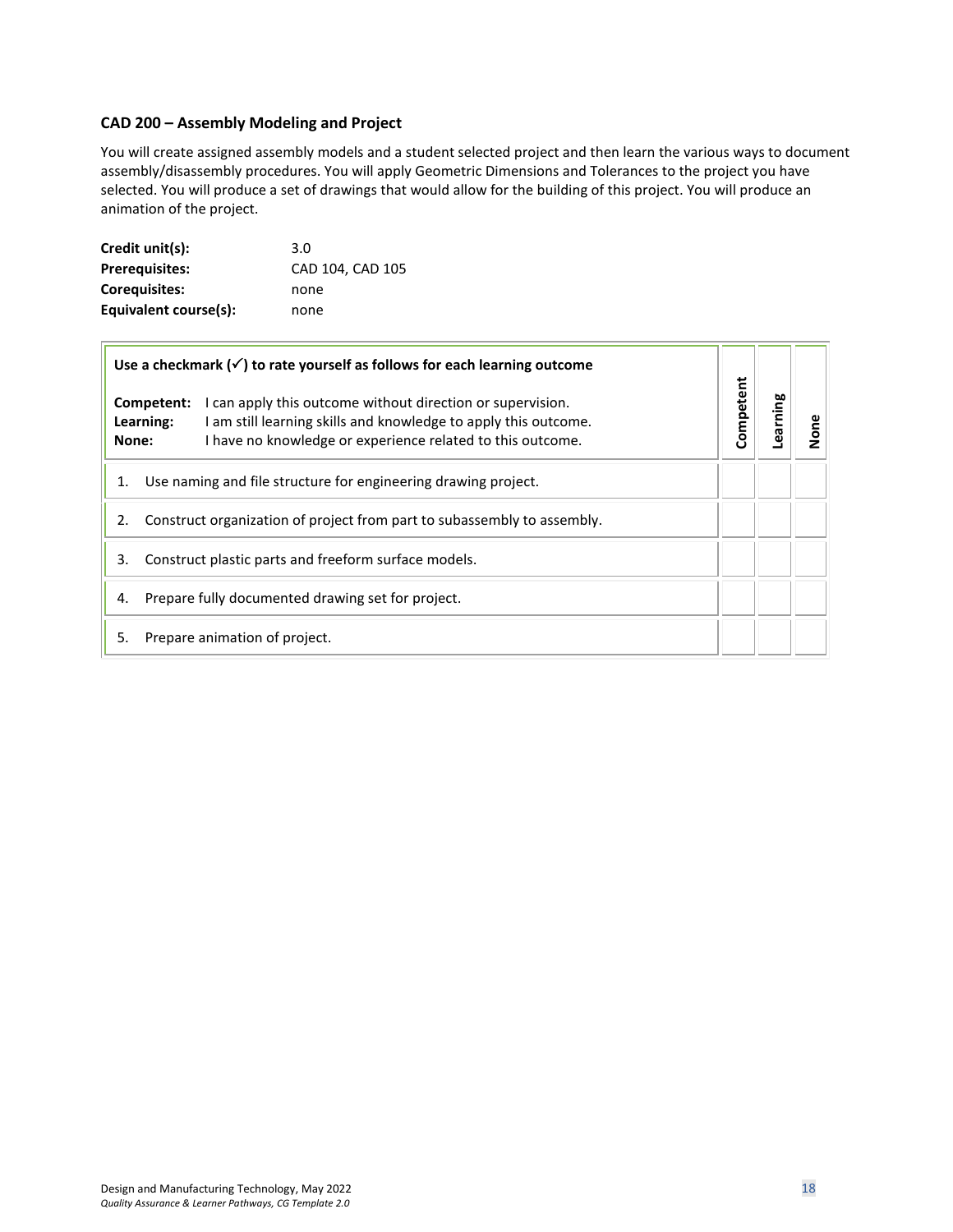#### <span id="page-18-0"></span>**MACH 191 – Machine Shop Technology**

You will gain an understanding of machine shop principles and practices. This course will serve as a foundation for further studies in manufacturing. In addition to lectures and demonstrations, you will receive extensive hands-on experience.

| Credit unit(s):       | 2.0             |
|-----------------------|-----------------|
| <b>Prerequisites:</b> | none            |
| Corequisites:         | none            |
| Equivalent course(s): | <b>MACH 120</b> |

| Use a checkmark $(\checkmark)$ to rate yourself as follows for each learning outcome |                         |                                                                                                                                                                                             |           |         |      |
|--------------------------------------------------------------------------------------|-------------------------|---------------------------------------------------------------------------------------------------------------------------------------------------------------------------------------------|-----------|---------|------|
| None:                                                                                | Competent:<br>Learning: | I can apply this outcome without direction or supervision.<br>I am still learning skills and knowledge to apply this outcome.<br>I have no knowledge or experience related to this outcome. | Competent | earning | None |
| 1.                                                                                   |                         | Apply principles of metrology.                                                                                                                                                              |           |         |      |
| 2.                                                                                   |                         | Perform machine shop operations.                                                                                                                                                            |           |         |      |
| 3.                                                                                   |                         | Describe machining processes.                                                                                                                                                               |           |         |      |
| 4.                                                                                   |                         | Describe computer numerical control machining.                                                                                                                                              |           |         |      |
| 5.                                                                                   |                         | Explain machining costs.                                                                                                                                                                    |           |         |      |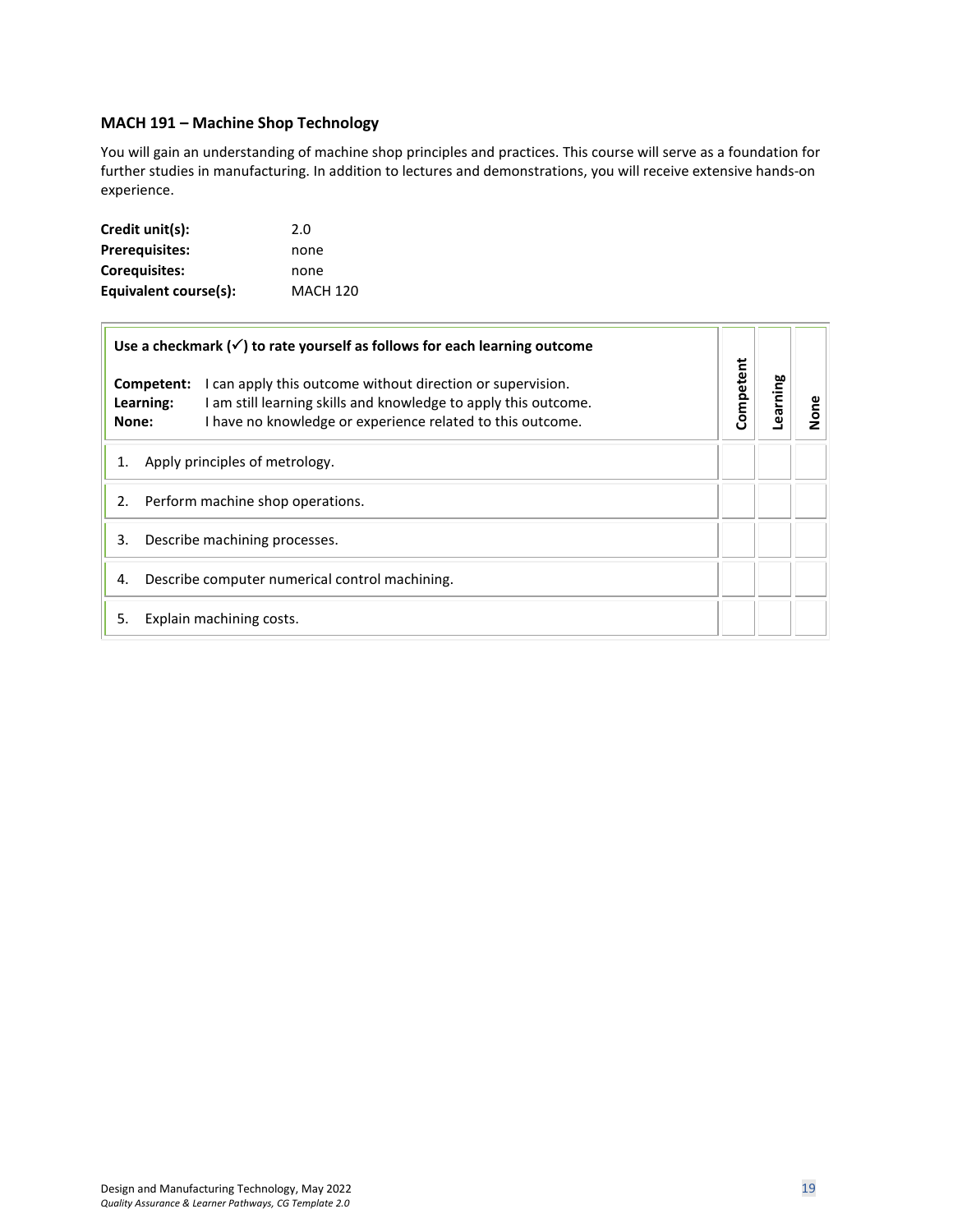#### <span id="page-19-0"></span>**SHOP 186 – Mechanical Components and Systems Lab**

You will focus on the application and operation of the components and systems rather than their use in the design process. You will work with and disassemble or assemble some of the components (others will be demonstrated for you). Some of the items you will investigate include bearings, shafts, chain belt and gear drives, hydraulic pumps, motors and cylinders, pneumatic systems, conveyors, and pneumatic and hydraulic flow and pressure control valves.

| Credit unit(s):       | 2.0  |
|-----------------------|------|
| <b>Prerequisites:</b> | none |
| <b>Corequisites:</b>  | none |
| Equivalent course(s): | none |

| Use a checkmark $(\checkmark)$ to rate yourself as follows for each learning outcome |                                                                                                                                                                                             |           |          |      |
|--------------------------------------------------------------------------------------|---------------------------------------------------------------------------------------------------------------------------------------------------------------------------------------------|-----------|----------|------|
| Competent:<br>Learning:<br>None:                                                     | I can apply this outcome without direction or supervision.<br>I am still learning skills and knowledge to apply this outcome.<br>I have no knowledge or experience related to this outcome. | Competent | Learning | None |
| 1.                                                                                   | Describe bearings and seals.                                                                                                                                                                |           |          |      |
| 2.                                                                                   | Install bearings and seals.                                                                                                                                                                 |           |          |      |
| 3.                                                                                   | Describe drives, pneumatics, and conveyors.                                                                                                                                                 |           |          |      |
| 4.                                                                                   | Describe hydraulics.                                                                                                                                                                        |           |          |      |
| 5.                                                                                   | Assemble hydraulics.                                                                                                                                                                        |           |          |      |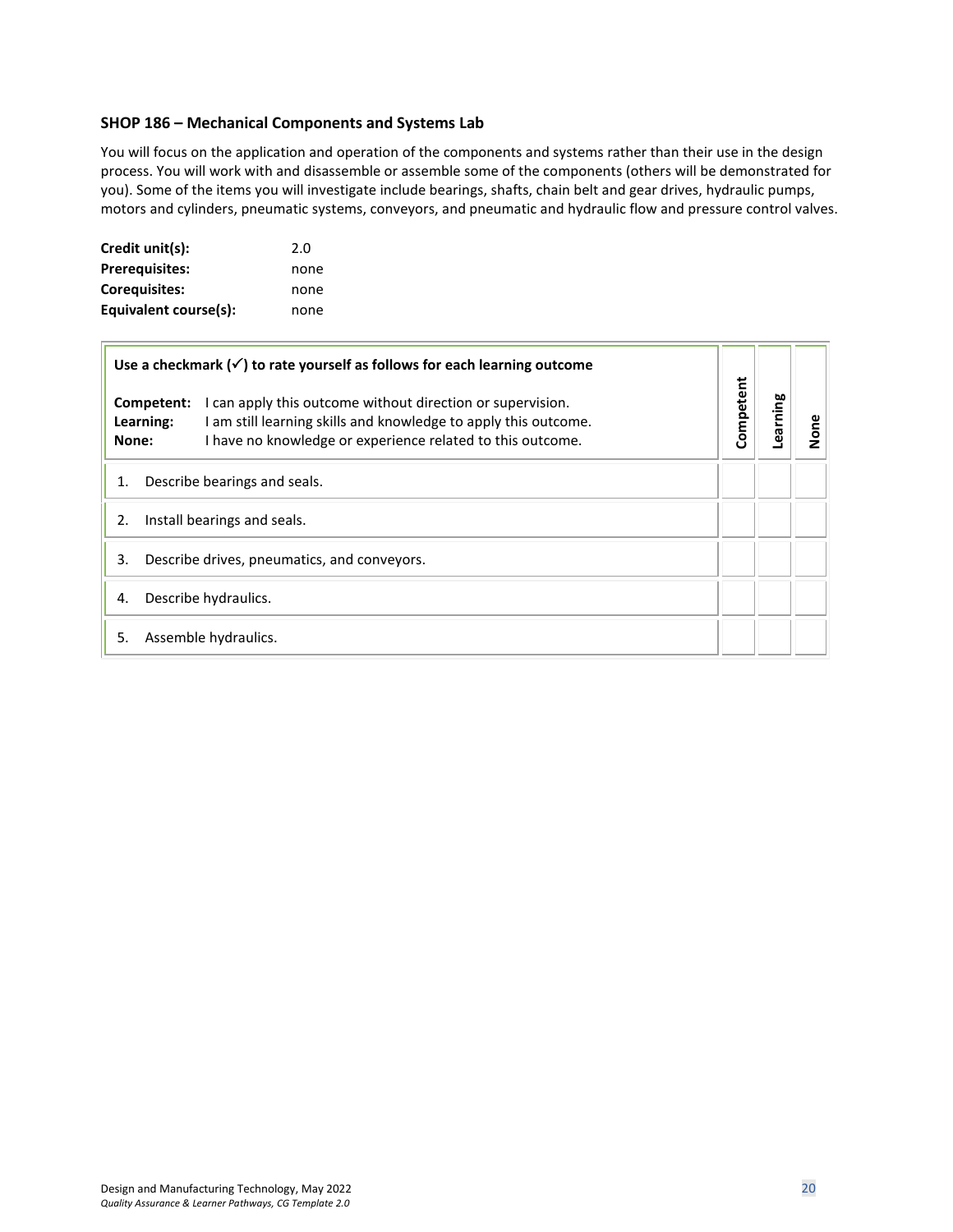#### <span id="page-20-0"></span>**TCOM 111 – Technical Communication**

You will develop technical research, writing, and presentation skills. This course will establish understanding and appropriate application of scientific and technical writing standards (e.g.: IEEE Citation Reference, IEEE Editorial Style Manual). You will examine and produce a variety of technical documents.

| Credit unit(s):       | 2.0             |
|-----------------------|-----------------|
| <b>Prerequisites:</b> | none            |
| Corequisites:         | none            |
| Equivalent course(s): | <b>TCOM 103</b> |

| Use a checkmark $(\checkmark)$ to rate yourself as follows for each learning outcome                                                                                                                                            |           |         |      |
|---------------------------------------------------------------------------------------------------------------------------------------------------------------------------------------------------------------------------------|-----------|---------|------|
| I can apply this outcome without direction or supervision.<br>Competent:<br>I am still learning skills and knowledge to apply this outcome.<br>Learning:<br>I have no knowledge or experience related to this outcome.<br>None: | Competent | earning | lone |
| Conduct research for technical documents.                                                                                                                                                                                       |           |         |      |
| Use correct grammar and technical style.<br>2.                                                                                                                                                                                  |           |         |      |
| Create technical documents.<br>3                                                                                                                                                                                                |           |         |      |
| Present technical information.<br>4.                                                                                                                                                                                            |           |         |      |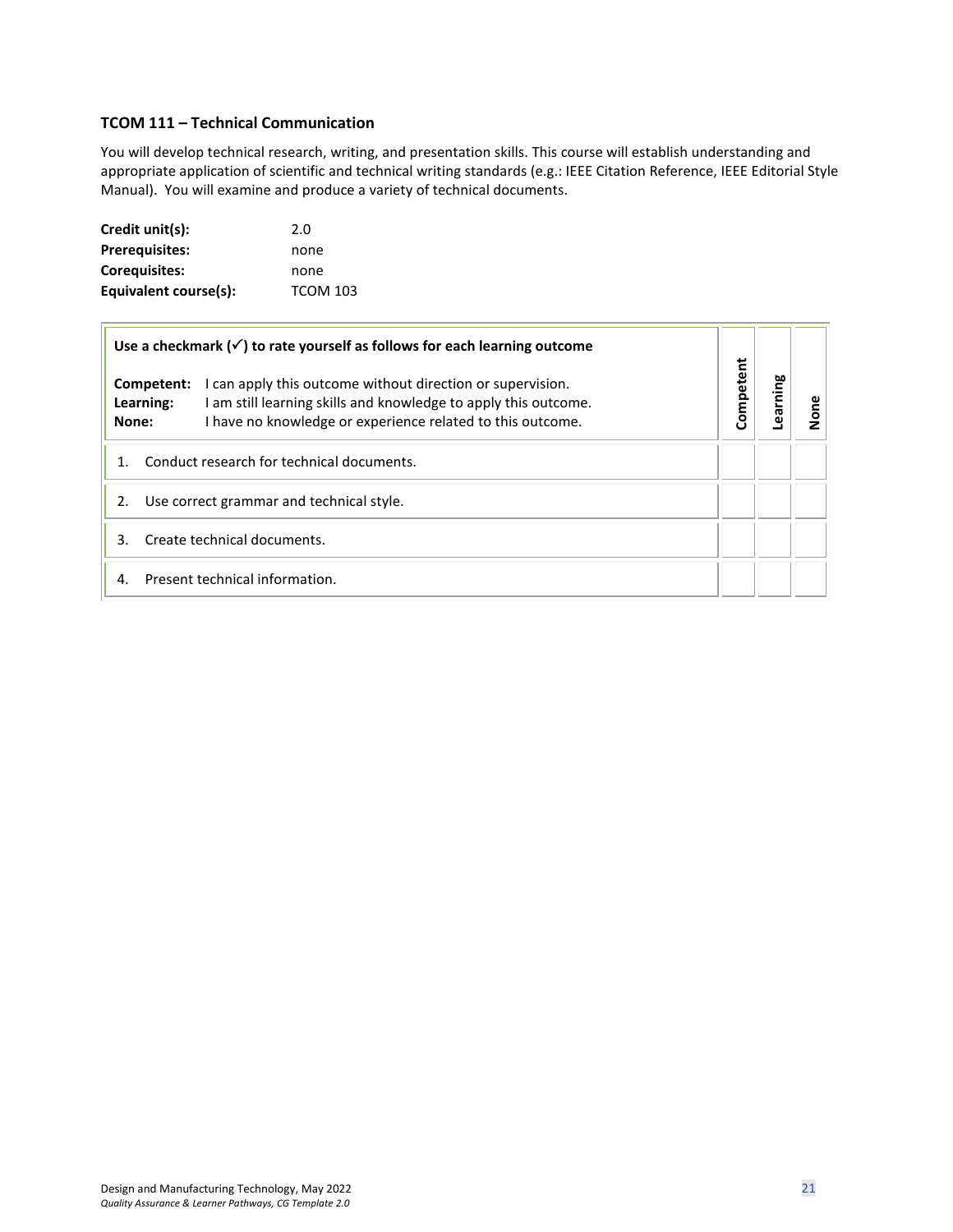#### <span id="page-21-0"></span>**WELD 387 – Welding for Technologists**

You will observe and perform welding, thermal cutting and metal forming operations. You will develop an understanding of processes rather than skill. Supervised hands-on training will help you develop an understanding of Shielded Metal Arc Welding, Gas Metal Arc Welding, Flux Cored Arc Welding, Gas Tungsten Arc Welding, Oxy-Fuel Welding and Submerged Arc Welding. Your metal cutting activities will include Oxy-fuel Cutting and Plasma Arc Cutting. You will perform metal forming activities on a plate roll, press brake and structural roll.

| Credit unit(s):       | 2.0             |
|-----------------------|-----------------|
| <b>Prerequisites:</b> | none            |
| <b>Corequisites:</b>  | none            |
| Equivalent course(s): | <b>WELD 102</b> |

| Use a checkmark $(\checkmark)$ to rate yourself as follows for each learning outcome |                         |                                                                                                                                                                                             |           |          |      |
|--------------------------------------------------------------------------------------|-------------------------|---------------------------------------------------------------------------------------------------------------------------------------------------------------------------------------------|-----------|----------|------|
| None:                                                                                | Competent:<br>Learning: | I can apply this outcome without direction or supervision.<br>I am still learning skills and knowledge to apply this outcome.<br>I have no knowledge or experience related to this outcome. | Competent | Learning | None |
| 1.                                                                                   |                         | Describe the oxy-fuel processes and their applications.                                                                                                                                     |           |          |      |
| 2.                                                                                   |                         | Describe the gas metal arc welding process and its applications.                                                                                                                            |           |          |      |
| 3.                                                                                   |                         | Describe the flux cored arc welding process and its applications.                                                                                                                           |           |          |      |
| 4.                                                                                   |                         | Describe the shielded metal arc welding process and its applications.                                                                                                                       |           |          |      |
| 5.                                                                                   |                         | Describe the gas tungsten arc welding process and its applications.                                                                                                                         |           |          |      |
| 6.                                                                                   |                         | Describe the submerged arc welding process and its application.                                                                                                                             |           |          |      |
| 7.                                                                                   |                         | Describe the plasma arc cutting process and its applications.                                                                                                                               |           |          |      |
| 8.                                                                                   |                         | Describe press brake procedures.                                                                                                                                                            |           |          |      |
| 9.                                                                                   |                         | Describe plate rolling procedures.                                                                                                                                                          |           |          |      |
|                                                                                      |                         | 10. Describe procedures for rolling structural members.                                                                                                                                     |           |          |      |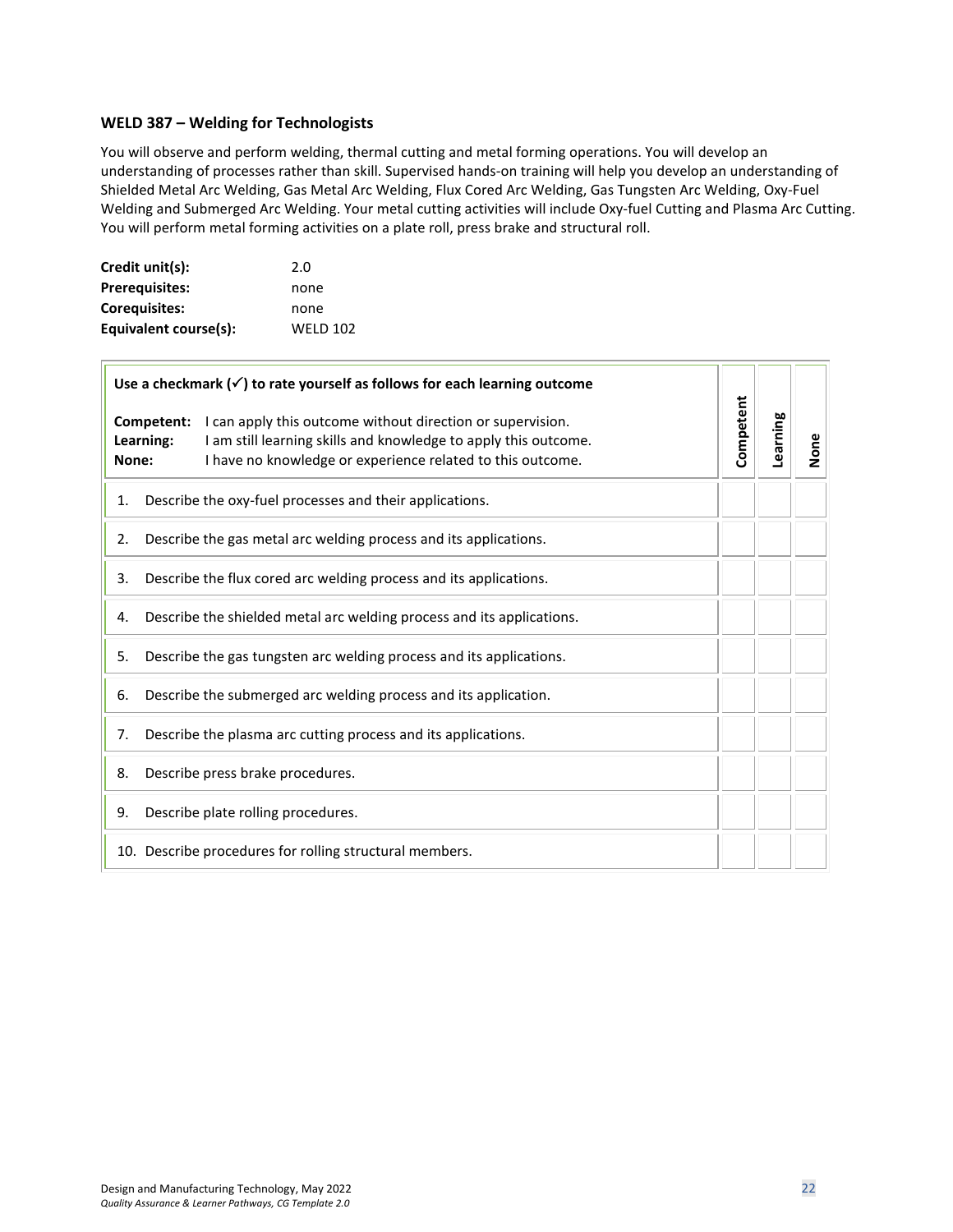#### <span id="page-22-0"></span>**DSGN 280 – Mechanical Design 1**

 $\overline{r}$ 

You will learn the techniques of design, analysis and selecting various machine components including belt and chain drive components, wire rope, springs, fasteners, bolted connections, welded joints and combined stresses. You will learn traditional design methods and then use computer solutions extensively to augment the design process.

| Credit unit(s):       | 3.0                                   |
|-----------------------|---------------------------------------|
| <b>Prerequisites:</b> | COMP 113, ENGM 101, CAD 105, SHOP 186 |
| <b>Coreguisites:</b>  | none                                  |
| Equivalent course(s): | none                                  |

| Use a checkmark $(\checkmark)$ to rate yourself as follows for each learning outcome |                                                                                                                                                                                             |           |          |      |
|--------------------------------------------------------------------------------------|---------------------------------------------------------------------------------------------------------------------------------------------------------------------------------------------|-----------|----------|------|
| Competent:<br>Learning:<br>None:                                                     | I can apply this outcome without direction or supervision.<br>I am still learning skills and knowledge to apply this outcome.<br>I have no knowledge or experience related to this outcome. | Competent | Learning | None |
| 1.                                                                                   | Describe the mechanical design process.                                                                                                                                                     |           |          |      |
| 2.                                                                                   | Design members for fatigue strength for mechanical drive systems.                                                                                                                           |           |          |      |
| 3.                                                                                   | Select belt drives for mechanical drive systems.                                                                                                                                            |           |          |      |
| 4.                                                                                   | Select chain drives for mechanical drive systems.                                                                                                                                           |           |          |      |
| 5.                                                                                   | Select wire rope drives for mechanical drive systems.                                                                                                                                       |           |          |      |
| 6.                                                                                   | Select fastener and bolted connections.                                                                                                                                                     |           |          |      |
| 7.                                                                                   | Design helical springs.                                                                                                                                                                     |           |          |      |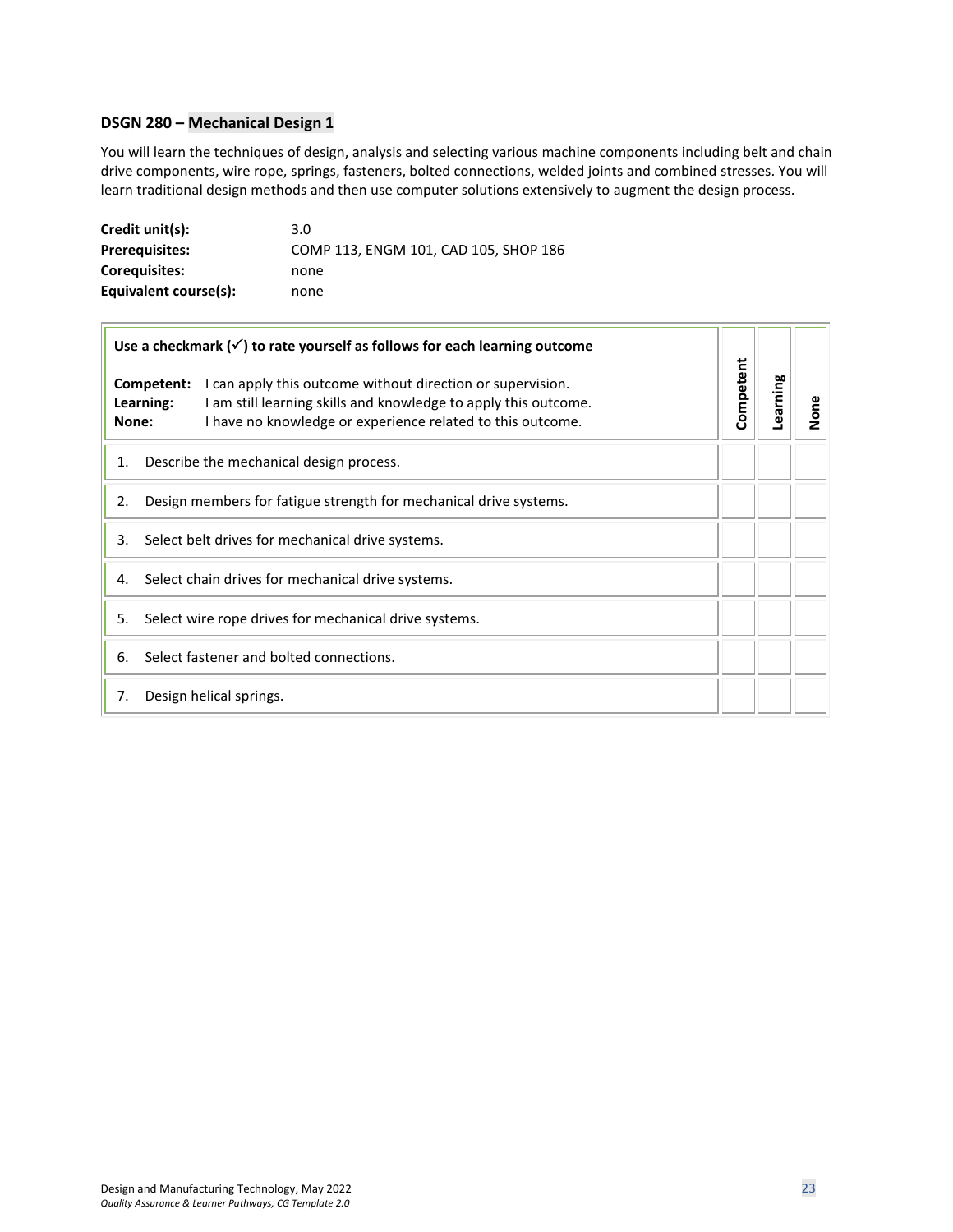#### <span id="page-23-0"></span>**ENGM 193 – Applied Mechanics -Dynamics**

You will focus on kinematics and kinetics. In kinematics, you will analyze the geometry of rectilinear, circular and general plane motions. In kinetics, you will analyze the forces and movements associated with motion using Newton's laws, the work-energy-power method, and the impulse-momentum method. You will learn how to solve engineering problems involving motion only and the forces causing that motion. You will analyze machine element linkages and vibrations using manual methods and computer software.

| Credit unit(s): 4.0   |                 |
|-----------------------|-----------------|
| <b>Prerequisites:</b> | <b>ENGM 191</b> |
| Coreguisites:         | none            |
| Equivalent course(s): | <b>ENGM 290</b> |

| Use a checkmark $(\checkmark)$ to rate yourself as follows for each learning outcome |                         |                                                                                                                                                                                             |           |          |      |
|--------------------------------------------------------------------------------------|-------------------------|---------------------------------------------------------------------------------------------------------------------------------------------------------------------------------------------|-----------|----------|------|
| None:                                                                                | Competent:<br>Learning: | I can apply this outcome without direction or supervision.<br>I am still learning skills and knowledge to apply this outcome.<br>I have no knowledge or experience related to this outcome. | Competent | Learning | None |
| 1.                                                                                   |                         | Analyze rectilinear motion of bodies.                                                                                                                                                       |           |          |      |
| 2.                                                                                   |                         | Analyze angular motion of bodies.                                                                                                                                                           |           |          |      |
| 3.                                                                                   | motion.                 | Calculate values for velocity, distance, and acceleration of moving bodies in plane                                                                                                         |           |          |      |
| 4.                                                                                   |                         | Use Newton's three laws of motion to describe inertia.                                                                                                                                      |           |          |      |
| 5.                                                                                   |                         | Analyze moving bodies using the concept of work, energy and power.                                                                                                                          |           |          |      |
| 6.                                                                                   |                         | Analyze moving bodies using the method of impulse and momentum.                                                                                                                             |           |          |      |
| 7.                                                                                   |                         | Analyze motions involving linkages using computer software.                                                                                                                                 |           |          |      |
| 8.                                                                                   |                         | Discuss mechanical vibration.                                                                                                                                                               |           |          |      |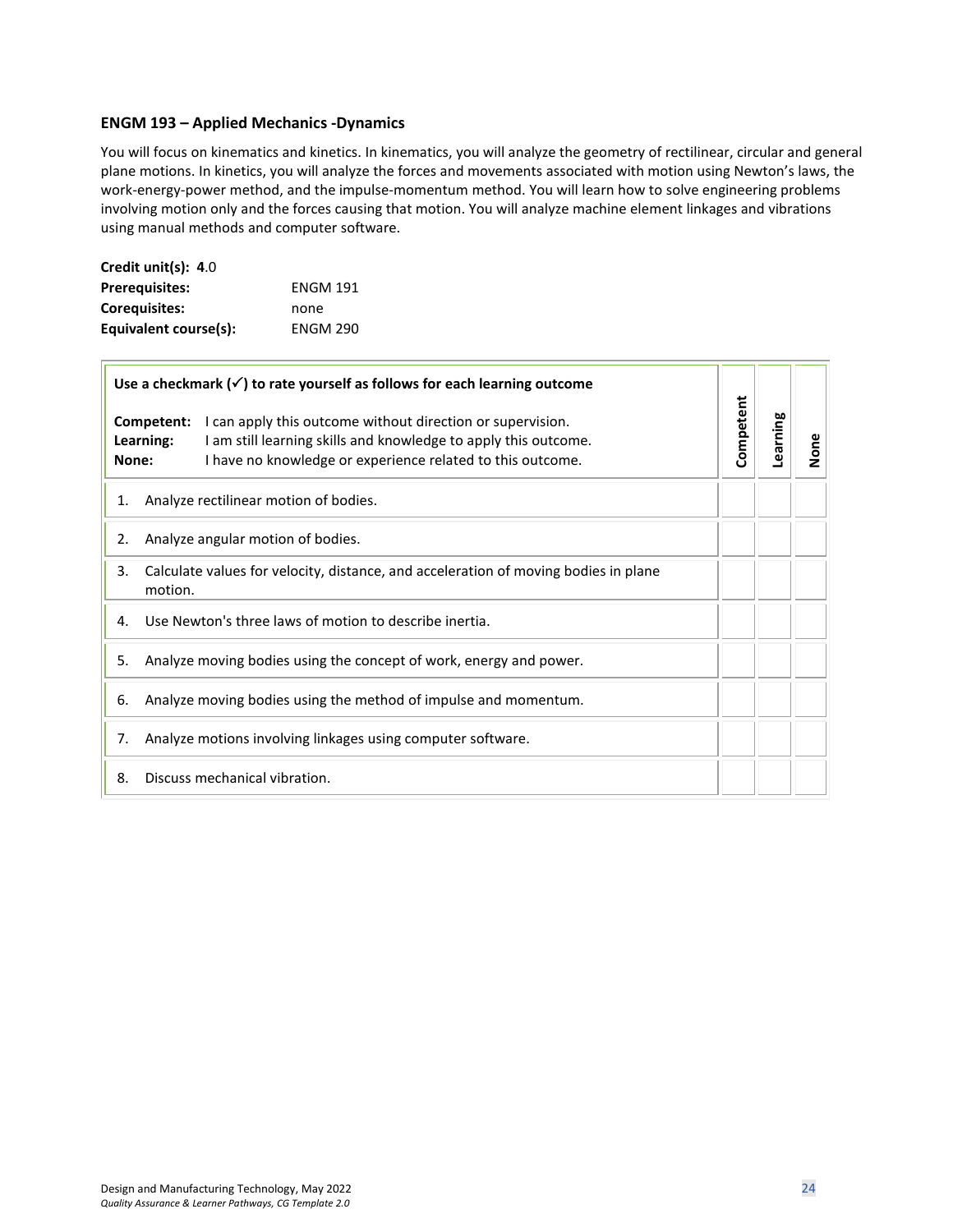#### <span id="page-24-0"></span>**MANU 290 – Manufacturing 1 - Metals**

 $\overline{a}$ 

You will study the merits and limitations of the manufacturing and fabrication industry. You will study the use of engineering principles to solve manufacturing and fabrication problems. You will tour various manufacturing operations to gain a broad view of the different types of manufacturing.

| Credit unit(s):       | 4.0                                    |
|-----------------------|----------------------------------------|
| <b>Prerequisites:</b> | ENGM 101, ENGM 180, MACH 191, WELD 387 |
| Coreguisites:         | none                                   |
| Equivalent course(s): | none                                   |

| Use a checkmark $(\checkmark)$ to rate yourself as follows for each learning outcome |                                                                                                                                                                                                                                 |                                                                                        |           |          |      |
|--------------------------------------------------------------------------------------|---------------------------------------------------------------------------------------------------------------------------------------------------------------------------------------------------------------------------------|----------------------------------------------------------------------------------------|-----------|----------|------|
|                                                                                      | Competent:<br>I can apply this outcome without direction or supervision.<br>I am still learning skills and knowledge to apply this outcome.<br>Learning:<br>I have no knowledge or experience related to this outcome.<br>None: |                                                                                        | Competent | Learning | None |
| 1.                                                                                   |                                                                                                                                                                                                                                 | Describe the fabrication processes used in producing metal and plastic products.       |           |          |      |
| 2.                                                                                   | quality control.                                                                                                                                                                                                                | Use measurement techniques, tolerances, and statistical analysis in the application of |           |          |      |
| 3.                                                                                   |                                                                                                                                                                                                                                 | Analyze quality and manufacturing problems using normal distribution.                  |           |          |      |
| 4.                                                                                   |                                                                                                                                                                                                                                 | Mold design and casting processes.                                                     |           |          |      |
| 5.                                                                                   |                                                                                                                                                                                                                                 | Calculate the forces involved in hot metal forming processes.                          |           |          |      |
| 6.                                                                                   |                                                                                                                                                                                                                                 | Compare cold metal forming techniques to other fabrication techniques.                 |           |          |      |
| 7.                                                                                   |                                                                                                                                                                                                                                 | Compare various types of cold metal working machines and tools.                        |           |          |      |
| 8.                                                                                   |                                                                                                                                                                                                                                 | Calculate the forces and power involved in cold metal forming processes.               |           |          |      |
| 9.                                                                                   |                                                                                                                                                                                                                                 | Compare basic metal machining processes and where they would be used.                  |           |          |      |
|                                                                                      |                                                                                                                                                                                                                                 | 10. Calculate machining time.                                                          |           |          |      |
|                                                                                      |                                                                                                                                                                                                                                 | 11. Compare basic metal welding processes and where they would be used.                |           |          |      |
|                                                                                      |                                                                                                                                                                                                                                 | 12. Design fillet welds.                                                               |           |          |      |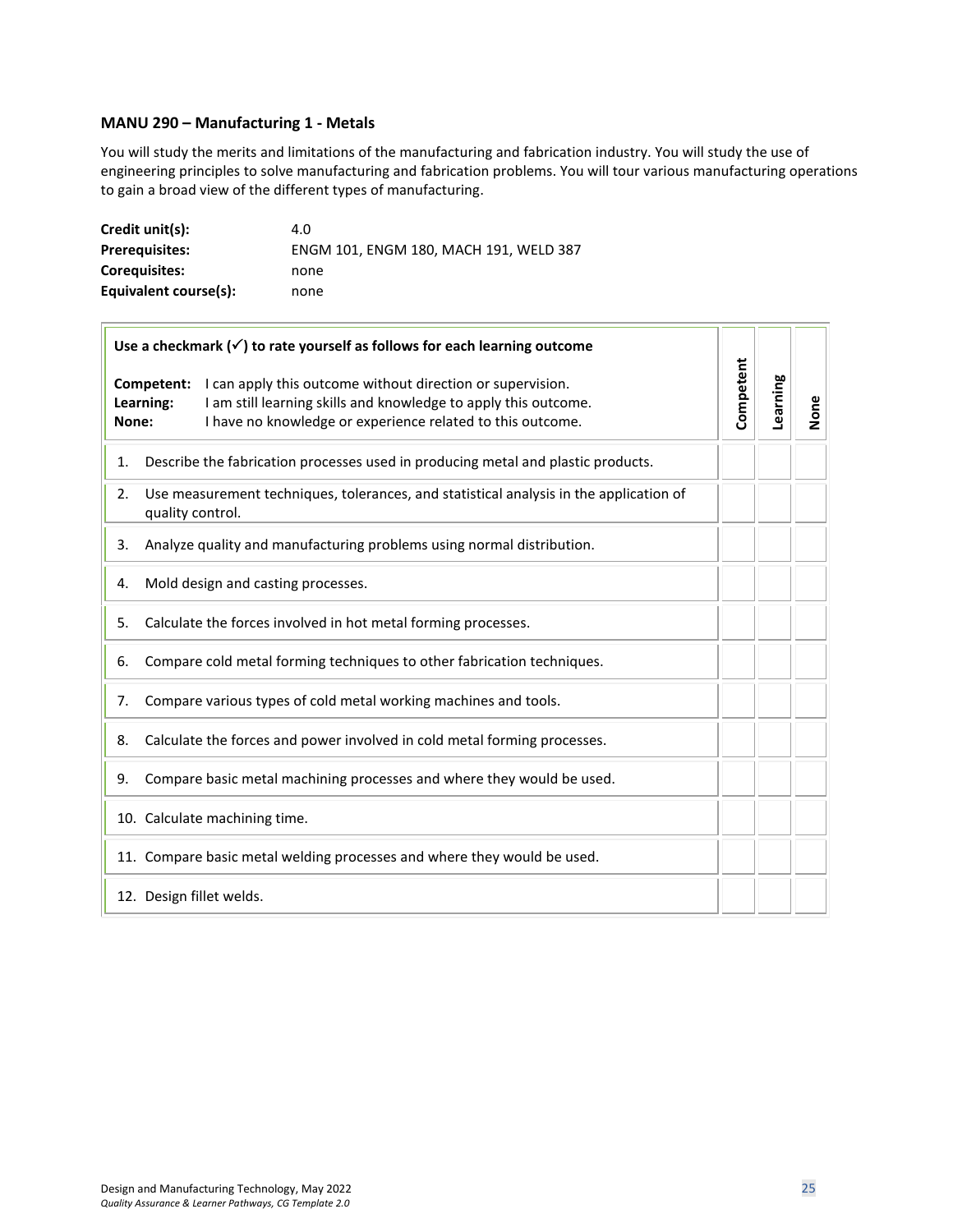#### <span id="page-25-0"></span>**MTRX 200 – Manufacturing Networking Systems**

You will study background theory of networking fundamentals and the basics of managing engineering documentation. You will examine Ethernet technology in relation to its use in the Industrial Internet of Things (IIoT). You will learn the requirements to manage a system of computers in an engineering and manufacturing environment.

| Credit unit(s):       | 4.0                       |
|-----------------------|---------------------------|
| <b>Prerequisites:</b> | <b>ELTR 287, MTRX 101</b> |
| Corequisites:         | none                      |
| Equivalent course(s): | none                      |

|       | Use a checkmark $(\checkmark)$ to rate yourself as follows for each learning outcome                                                                                                                                   |           |          |      |
|-------|------------------------------------------------------------------------------------------------------------------------------------------------------------------------------------------------------------------------|-----------|----------|------|
| None: | I can apply this outcome without direction or supervision.<br>Competent:<br>Learning:<br>I am still learning skills and knowledge to apply this outcome.<br>I have no knowledge or experience related to this outcome. | Competent | Learning | None |
| 1.    | Discuss introductory networking concepts.                                                                                                                                                                              |           |          |      |
| 2.    | Discuss networking terminology and devices.                                                                                                                                                                            |           |          |      |
| 3.    | Discuss the Open Systems Interconnection (OSI) and Transmission Control<br>Protocol/Internet Protocol (TCP/IP) models to the transport level.                                                                          |           |          |      |
| 4.    | Set up Local Area Network (LAN) cabling and wireless connectivity.                                                                                                                                                     |           |          |      |
| 5.    | Set up switching and wireless routing.                                                                                                                                                                                 |           |          |      |
| 6.    | Employ network security to wired and wireless networks.                                                                                                                                                                |           |          |      |
| 7.    | Manage engineering documentation using both traditional and Computer Aided Drafting<br>(CAD) based methods.                                                                                                            |           |          |      |
| 8.    | Estimate software and hardware requirements for an engineering environment system.                                                                                                                                     |           |          |      |
| 9.    | Select hardware and software for engineering projects.                                                                                                                                                                 |           |          |      |
|       | 10. Configure an operational engineering environment system in a networked environment.                                                                                                                                |           |          |      |
|       | 11. Manage an engineering environment system in a networked environment.                                                                                                                                               |           |          |      |
|       | 12. Set up a file server based network.                                                                                                                                                                                |           |          |      |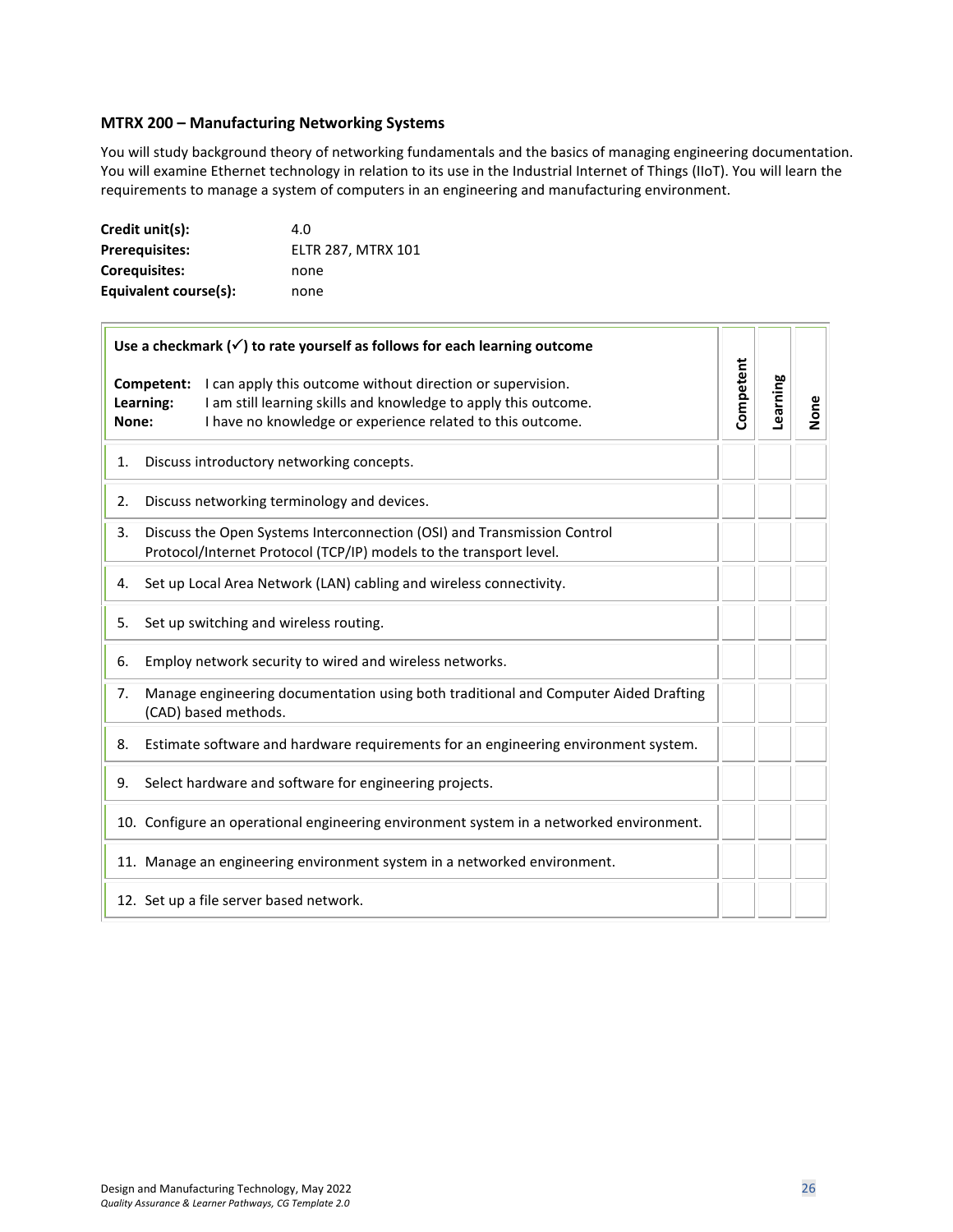#### <span id="page-26-0"></span>**THER 200 – Thermo-Fluid Systems 2**

You will study flowing fluids and typical flow thermal-fluid systems. You will analyze piping systems and evaluate their associated components and equipment. You will compare heat engines and refrigeration performance. You will study concepts and devices in hydraulics and pneumatics.

| Credit unit(s):       | 2.0  |
|-----------------------|------|
| <b>Prerequisites:</b> | none |
| <b>Corequisites:</b>  | none |
| Equivalent course(s): | none |

| Use a checkmark $(\checkmark)$ to rate yourself as follows for each learning outcome                                                                                                                                            |           |         |      |
|---------------------------------------------------------------------------------------------------------------------------------------------------------------------------------------------------------------------------------|-----------|---------|------|
| Competent:<br>I can apply this outcome without direction or supervision.<br>I am still learning skills and knowledge to apply this outcome.<br>Learning:<br>I have no knowledge or experience related to this outcome.<br>None: | Competent | earning | None |
| Describe the characteristics and properties of flowing fluids.<br>1.                                                                                                                                                            |           |         |      |
| Analyze flow processes and systems from the perspective of conservation of energy<br>2.<br>principles.                                                                                                                          |           |         |      |
| Calculate power requirements for a series piping systems.<br>3.                                                                                                                                                                 |           |         |      |
| Analyze convective and transient heat transfer for industrial settings.<br>4.                                                                                                                                                   |           |         |      |
| Discuss operation of heat engines and refrigeration systems.<br>5.                                                                                                                                                              |           |         |      |
| Describe industrial pneumatic and hydraulic systems.<br>6.                                                                                                                                                                      |           |         |      |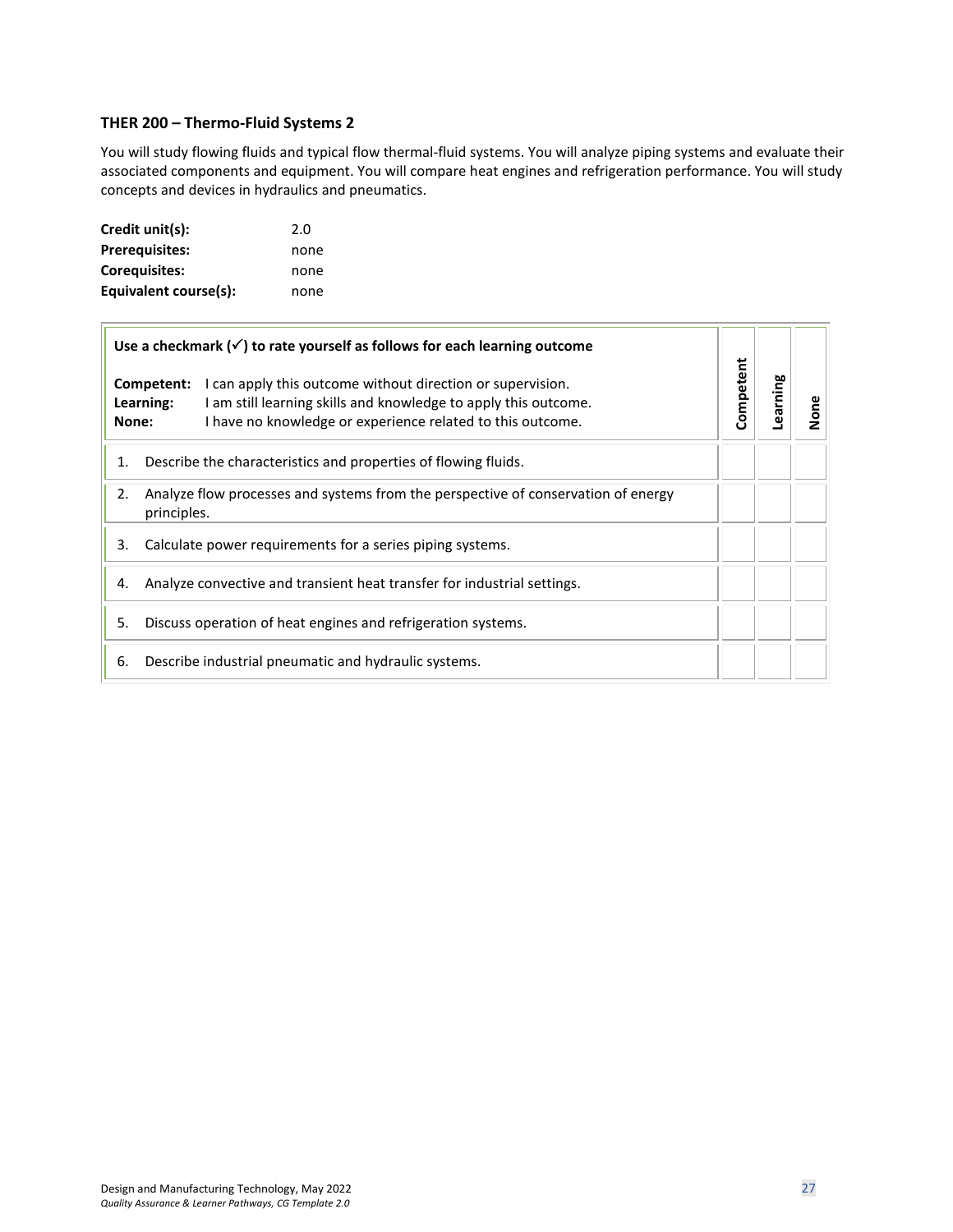#### <span id="page-27-0"></span>**DSGN 282 – Mechanical Design 2**

You will learn the techniques of design, analysis and selecting various machine components. You will study bearings, shafts, springs, couplings, gears, clutches, brakes, and cams. You will examine traditional design methods and then use computer solutions extensively to augment the design process.

| Credit unit(s):       | 4.0             |
|-----------------------|-----------------|
| <b>Prerequisites:</b> | <b>DSGN 280</b> |
| <b>Corequisites:</b>  | none            |
| Equivalent course(s): | none            |

 $\overline{a}$ 

|       | Use a checkmark $(\checkmark)$ to rate yourself as follows for each learning outcome                                                                                                                                   |           |          |      |
|-------|------------------------------------------------------------------------------------------------------------------------------------------------------------------------------------------------------------------------|-----------|----------|------|
| None: | Competent:<br>I can apply this outcome without direction or supervision.<br>Learning:<br>I am still learning skills and knowledge to apply this outcome.<br>I have no knowledge or experience related to this outcome. | Competent | Learning | None |
| 1.    | Select plain bearings for mechanical drive systems.                                                                                                                                                                    |           |          |      |
| 2.    | Select rolling contact bearings for mechanical drive systems.                                                                                                                                                          |           |          |      |
| 3.    | Select couplings for mechanical drive systems.                                                                                                                                                                         |           |          |      |
| 4.    | Select spur gears for mechanical drive systems.                                                                                                                                                                        |           |          |      |
| 5.    | Select clutches and brakes for mechanical drive systems.                                                                                                                                                               |           |          |      |
| 6.    | Determine dimensions for shafts.                                                                                                                                                                                       |           |          |      |
| 7.    | Select motors for mechanical drive systems.                                                                                                                                                                            |           |          |      |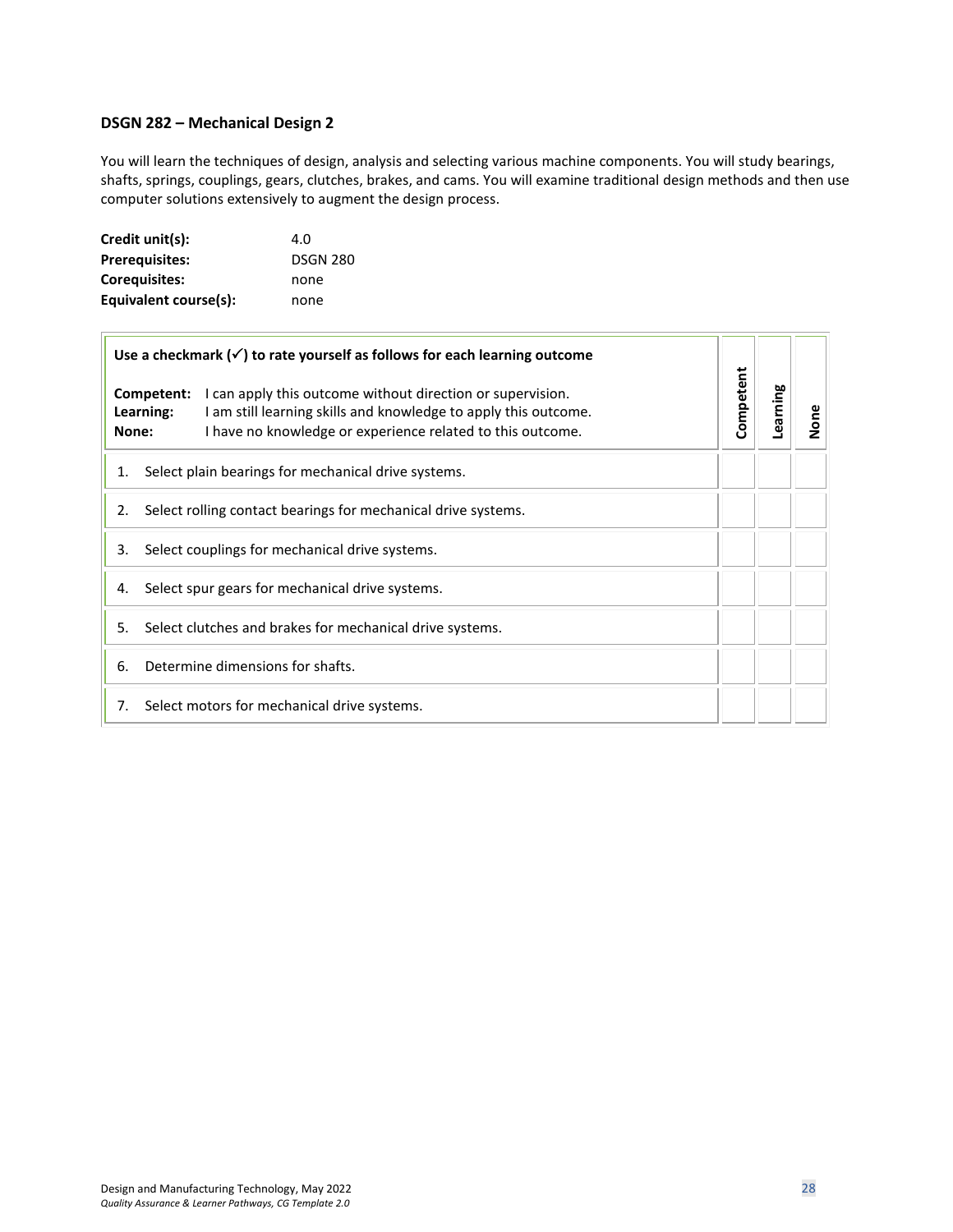# <span id="page-28-0"></span>**MANU 202 – Manufacturing 2-Plastics**

You will learn different processes for the manufacture of plastics. You will learn the preferred method of post processing once a product is made. You will select the best process for types of products.

| Credit unit(s):       | 2.0                                   |
|-----------------------|---------------------------------------|
| <b>Prerequisites:</b> | CAD 287, ENGM 101, MANU 201, MANU 290 |
| <b>Coreguisites:</b>  | none                                  |
| Equivalent course(s): | none                                  |

| Use a checkmark $(\checkmark)$ to rate yourself as follows for each learning outcome                                                                                                                                            |           |         |      |
|---------------------------------------------------------------------------------------------------------------------------------------------------------------------------------------------------------------------------------|-----------|---------|------|
| I can apply this outcome without direction or supervision.<br>Competent:<br>Learning:<br>I am still learning skills and knowledge to apply this outcome.<br>I have no knowledge or experience related to this outcome.<br>None: | Competent | earning | None |
| Describe polymer casting processes.<br>1.                                                                                                                                                                                       |           |         |      |
| Describe polymer molding processes.<br>2.                                                                                                                                                                                       |           |         |      |
| Describe polymer additive and subtractive manufacturing processes.<br>3.                                                                                                                                                        |           |         |      |
| Select an appropriate process for material and economic considerations.<br>4.                                                                                                                                                   |           |         |      |
| Describe post processing of polymers.<br>5.                                                                                                                                                                                     |           |         |      |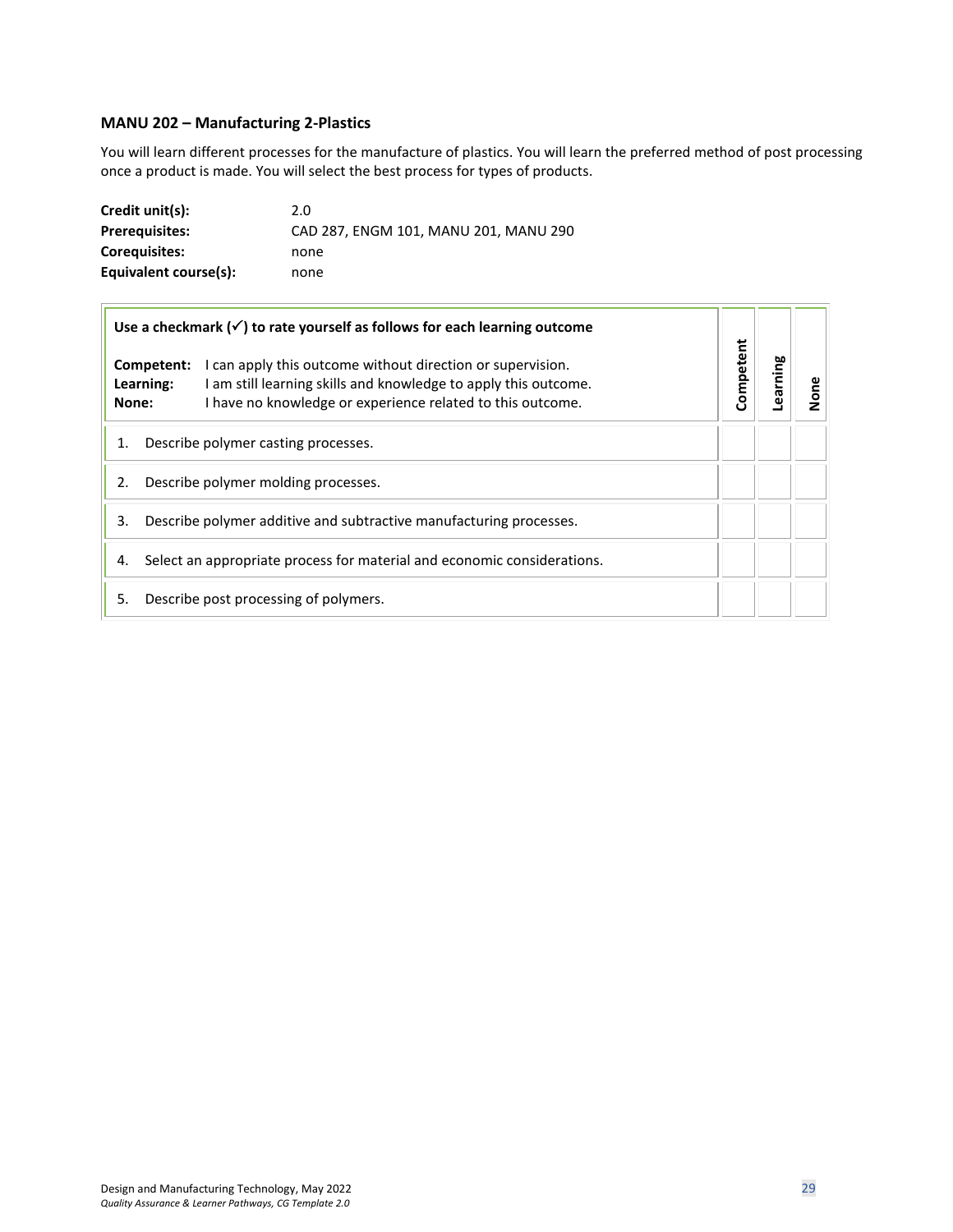#### <span id="page-29-0"></span>**MANU 203 – Quality Assurance**

 $\Box$ 

You will study quality assurance in a manufacturing environment. You will use statistical sampling and analysis tools used to achieve and verify quality goals.

| Credit unit(s):       | 3.0               |
|-----------------------|-------------------|
| <b>Prerequisites:</b> | MAT 111, MANU 290 |
| Coreguisites:         | none              |
| Equivalent course(s): | <b>MANU 293</b>   |

| Use a checkmark $(\checkmark)$ to rate yourself as follows for each learning outcome |                                                                                                                                                                                                           |           |          |      |
|--------------------------------------------------------------------------------------|-----------------------------------------------------------------------------------------------------------------------------------------------------------------------------------------------------------|-----------|----------|------|
| Learning:<br>None:                                                                   | Competent:<br>I can apply this outcome without direction or supervision.<br>I am still learning skills and knowledge to apply this outcome.<br>I have no knowledge or experience related to this outcome. | Competent | Learning | None |
| 1.                                                                                   | Discuss customer-focused basic quality concepts.                                                                                                                                                          |           |          |      |
| 2.                                                                                   | Discuss quality standards.                                                                                                                                                                                |           |          |      |
| 3.                                                                                   | Examine quality management.                                                                                                                                                                               |           |          |      |
| 4.                                                                                   | Solve quality problems using statistical calculations.                                                                                                                                                    |           |          |      |
| 5.                                                                                   | Analyze chronic problems using continuous improvement problem solving techniques.                                                                                                                         |           |          |      |
| 6.                                                                                   | Design for quality.                                                                                                                                                                                       |           |          |      |
| 7.                                                                                   | Analyze quality using Statistical Process Control (SPC).                                                                                                                                                  |           |          |      |
| 8.                                                                                   | Analyze supply chain management principles.                                                                                                                                                               |           |          |      |
| 9.                                                                                   | Evaluate acceptance based on inspection results.                                                                                                                                                          |           |          |      |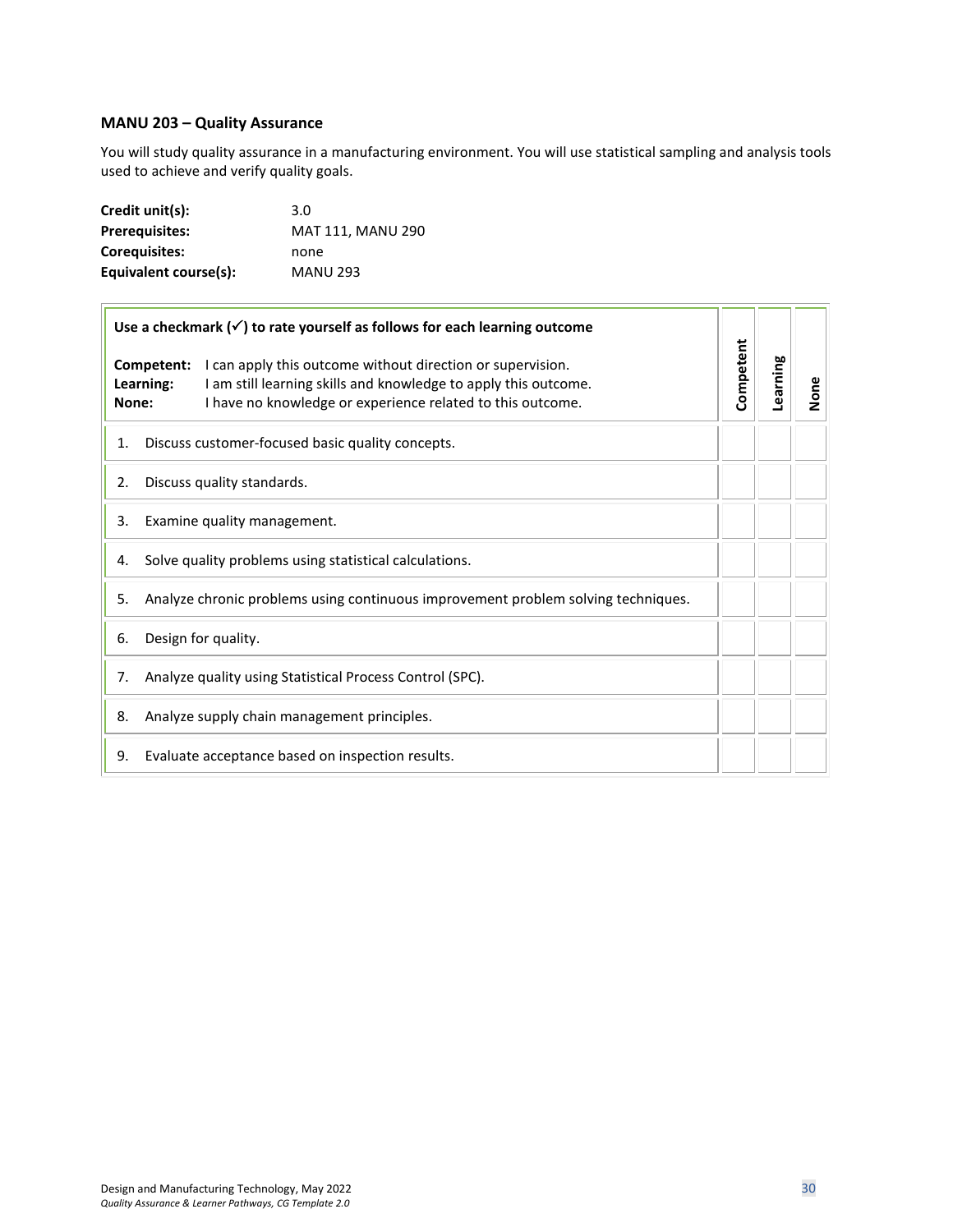#### <span id="page-30-0"></span>**MANU 291 – Advanced Manufacturing**

You will develop an understanding of flexible automation using robotics. You will discuss the technology, observe videos of several industrial applications, and attend industry tours to observe robotic systems in industry. You will learn how to program an industrial robot to perform various tasks. To gain an overall understanding of robotics, you will investigate end-of-arm tooling, parts presentation, and cost justification. You will receive an introduction to other related technology including machine vision systems, industrial sensors, and data acquisition and control.

| Credit unit(s):       | 2.0                                   |
|-----------------------|---------------------------------------|
| <b>Prerequisites:</b> | WELD 387, CAD 105, MTRX 101, MTRX 102 |
| <b>Coreguisites:</b>  | none                                  |
| Equivalent course(s): | none                                  |

| Use a checkmark $(\checkmark)$ to rate yourself as follows for each learning outcome |                         |                                                                                                                                                                                             |           |          |      |
|--------------------------------------------------------------------------------------|-------------------------|---------------------------------------------------------------------------------------------------------------------------------------------------------------------------------------------|-----------|----------|------|
| None:                                                                                | Competent:<br>Learning: | I can apply this outcome without direction or supervision.<br>I am still learning skills and knowledge to apply this outcome.<br>I have no knowledge or experience related to this outcome. | Competent | Learning | None |
| 1.                                                                                   |                         | Assess suitability of robotic applications.                                                                                                                                                 |           |          |      |
| 2.                                                                                   |                         | Apply sensors and data acquisition in robotic systems.                                                                                                                                      |           |          |      |
| 3.                                                                                   |                         | Recognize machine vision applications.                                                                                                                                                      |           |          |      |
| 4.                                                                                   |                         | Design structured robot programs.                                                                                                                                                           |           |          |      |
| 5.                                                                                   |                         | Design jigs, fixtures, and clamping.                                                                                                                                                        |           |          |      |
| 6.                                                                                   |                         | Design a robotic part fabrication system.                                                                                                                                                   |           |          |      |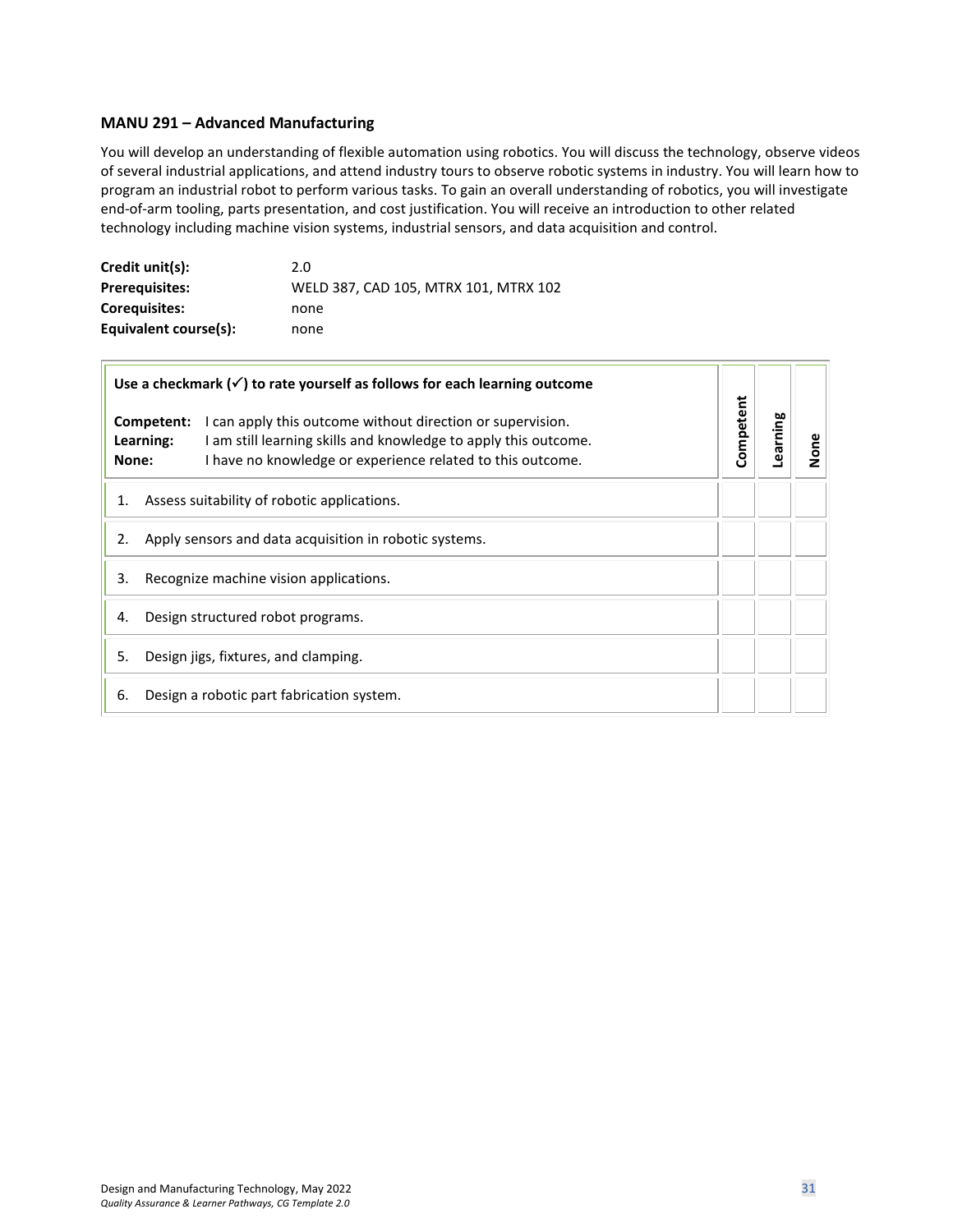#### <span id="page-31-0"></span>**PROJ – 287 – Project Management**

You will be introduced to project management. You will examine the basic theory of project planning and control, from project initiation to project close out. You will apply research techniques and various tools to practice project management theory in a variety of projects. You will practice skills using project management software.

| Credit unit(s):       | 2.0             |
|-----------------------|-----------------|
| Prerequisites:        | none            |
| Corequisites:         | none            |
| Equivalent course(s): | <b>MGMT 222</b> |

| Use a checkmark $(\checkmark)$ to rate yourself as follows for each learning outcome                                                                                                                                            |           |          |      |
|---------------------------------------------------------------------------------------------------------------------------------------------------------------------------------------------------------------------------------|-----------|----------|------|
| Competent:<br>I can apply this outcome without direction or supervision.<br>Learning:<br>I am still learning skills and knowledge to apply this outcome.<br>I have no knowledge or experience related to this outcome.<br>None: | Competent | Learning | None |
| Discuss project management concepts.<br>1.                                                                                                                                                                                      |           |          |      |
| Explain the process to initiate a project.<br>2.                                                                                                                                                                                |           |          |      |
| 3.<br>Create a project plan using project management software.                                                                                                                                                                  |           |          |      |
| Explain the methods used to execute a project plan.<br>4.                                                                                                                                                                       |           |          |      |
| Explain monitoring requirements of a project.<br>5.                                                                                                                                                                             |           |          |      |
| 6.<br>Discuss closing requirements of a project.                                                                                                                                                                                |           |          |      |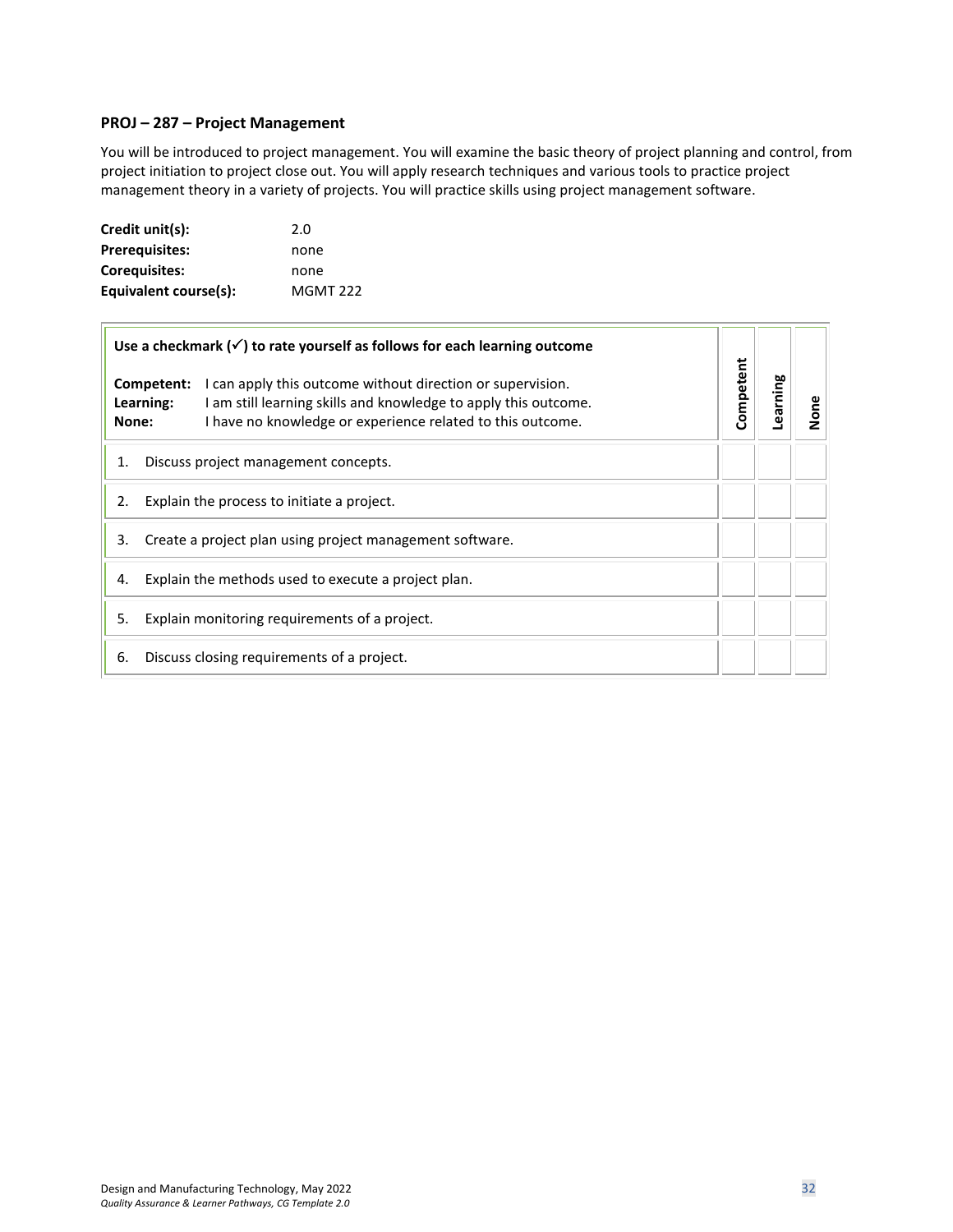#### <span id="page-32-0"></span>**CAD 298 – Engineering Seminars**

You will investigate advanced features of Computer Aided Drafting (CAD) software used in the program and in local industry. You will attend presentation with local users that will share their product expertise. You will be introduced to incremental upgrades to software. You will receive an introduction to other relevant software.

| Credit unit(s):       | 2.0            |
|-----------------------|----------------|
| <b>Prerequisites:</b> | CAD 105        |
| Corequisites:         | none           |
| Equivalent course(s): | <b>CAD 286</b> |

|       |                         | Use a checkmark $(\checkmark)$ to rate yourself as follows for each learning outcome                                                                                                        |           |        |  |
|-------|-------------------------|---------------------------------------------------------------------------------------------------------------------------------------------------------------------------------------------|-----------|--------|--|
| None: | Competent:<br>Learning: | I can apply this outcome without direction or supervision.<br>I am still learning skills and knowledge to apply this outcome.<br>I have no knowledge or experience related to this outcome. | Competent | arning |  |
|       |                         | Implement advanced features for Parametric Modellers.                                                                                                                                       |           |        |  |
| 2.    |                         | Operate current software applications.                                                                                                                                                      |           |        |  |
| 3.    |                         | Discuss new ideas and current trends in the Computer Aided Drafting (CAD) and<br>Computer Aided Manufacturing (CAM) industry.                                                               |           |        |  |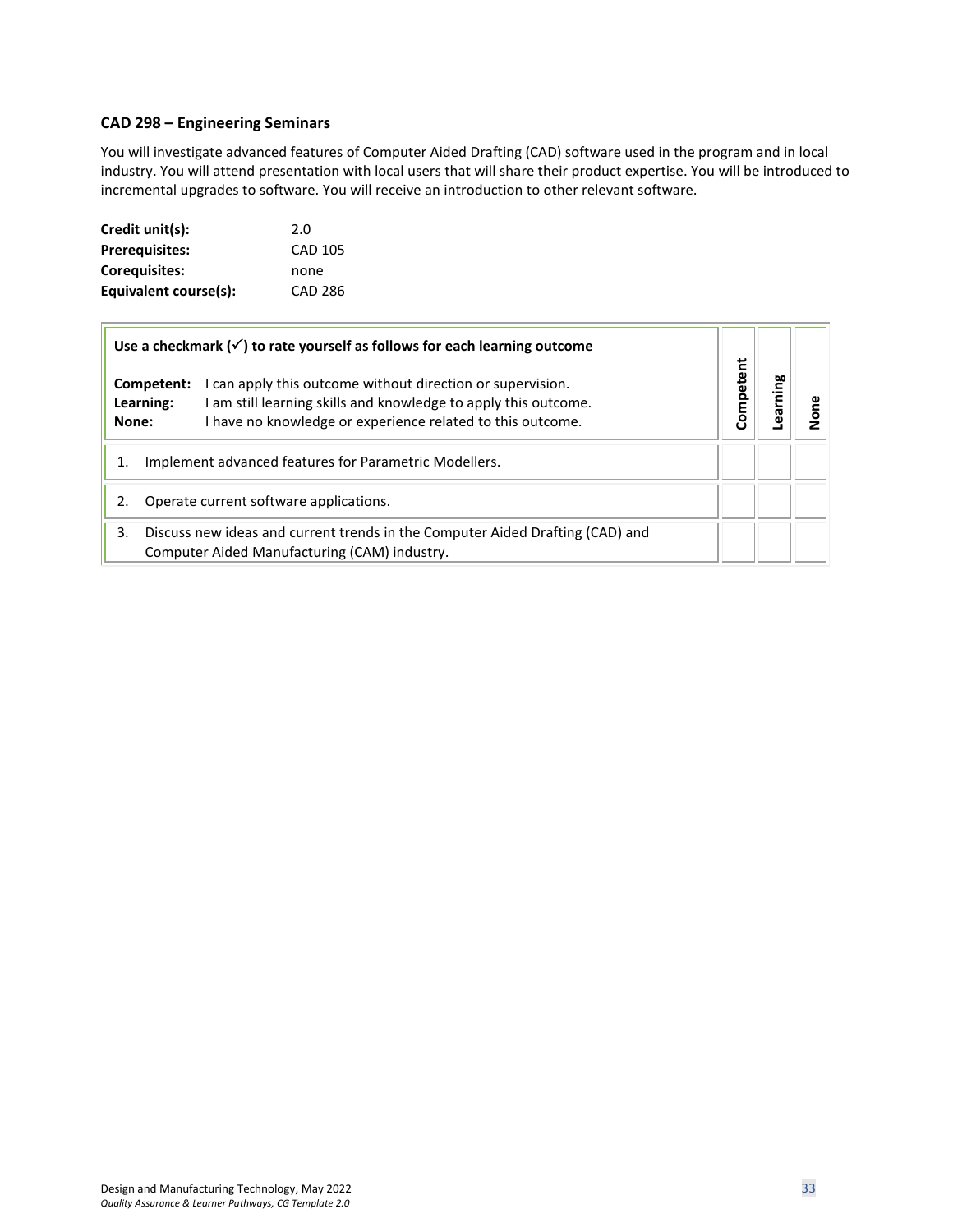#### <span id="page-33-0"></span>**CLTR 200 – Culture and Diversity**

Your studies will focus on the many dimensions of culture and approaches to promoting inclusion and innovation. You will explore culture in Canadian society as it pertains to Indigenous and immigrant populations. You will also examine the correlation between culture and diversity.

| Credit unit(s):       | 2.0  |
|-----------------------|------|
| <b>Prerequisites:</b> | none |
| <b>Corequisites:</b>  | none |
| Equivalent course(s): | none |

|                                  | Use a checkmark $(\checkmark)$ to rate yourself as follows for each learning outcome                                                                                                        | Competent |               |      |
|----------------------------------|---------------------------------------------------------------------------------------------------------------------------------------------------------------------------------------------|-----------|---------------|------|
| Competent:<br>Learning:<br>None: | I can apply this outcome without direction or supervision.<br>I am still learning skills and knowledge to apply this outcome.<br>I have no knowledge or experience related to this outcome. |           | <b>aniuse</b> | None |
| 1.                               | Discuss how cultural dimensions shape the diversity of Canada.                                                                                                                              |           |               |      |
| 2.                               | Discuss the prominent dimensions of culture in Canadian society such as tradition,<br>familial relations, and employment.                                                                   |           |               |      |
| 3.<br>interact.                  | Describe the interrelationships produced when the dimensions of various cultures                                                                                                            |           |               |      |
| 4.<br>populations.               | Describe the dimensions of culture as it relates to Indigenous and immigrant                                                                                                                |           |               |      |
| 5.                               | Discuss the correlation between culture, diversity, and innovation.                                                                                                                         |           |               |      |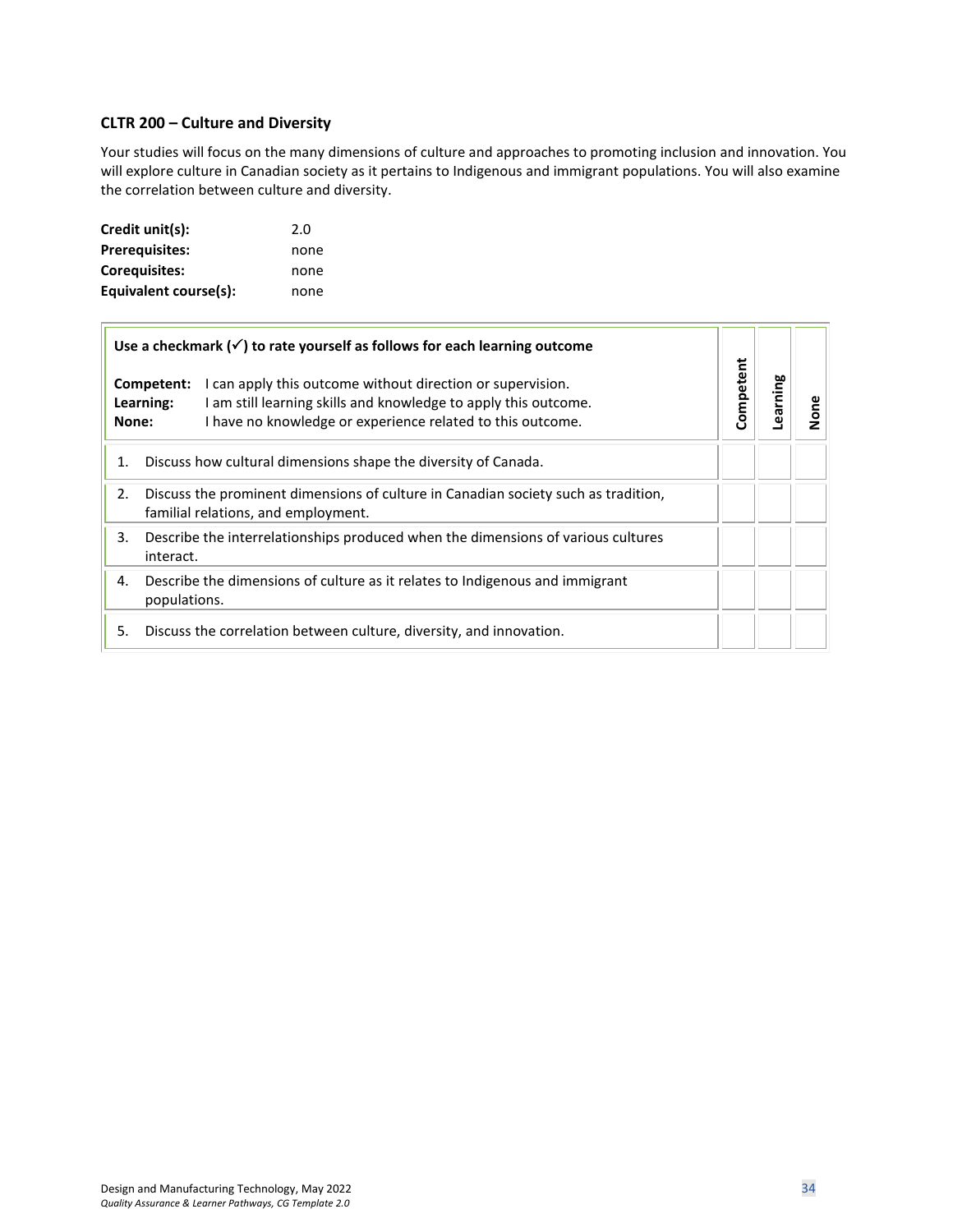#### <span id="page-34-0"></span>**DSGN 208 – Concurrent Engineering 2**

You will fabricate a product prototype that was designed in the Concurrent Engineering course. You will complete an engineering report and prepare and present a final oral presentation of your project.

| Credit unit(s):       | 1. $\Omega$ |
|-----------------------|-------------|
| <b>Prerequisites:</b> | none        |
| <b>Corequisites:</b>  | none        |
| Equivalent course(s): | none        |

|                                                                  |                            | Use a checkmark $(\checkmark)$ to rate yourself as follows for each learning outcome                                                                                                      |           |         |      |
|------------------------------------------------------------------|----------------------------|-------------------------------------------------------------------------------------------------------------------------------------------------------------------------------------------|-----------|---------|------|
| None:                                                            | Competent:<br>Learning:    | I can apply this outcome without direction or supervision.<br>am still learning skills and knowledge to apply this outcome.<br>I have no knowledge or experience related to this outcome. | Competent | earning | lone |
|                                                                  | Develop product prototype. |                                                                                                                                                                                           |           |         |      |
| Develop methods of Design for Manufacturing and Assembly (DFMA). |                            |                                                                                                                                                                                           |           |         |      |
| 3.                                                               |                            | Present a project.                                                                                                                                                                        |           |         |      |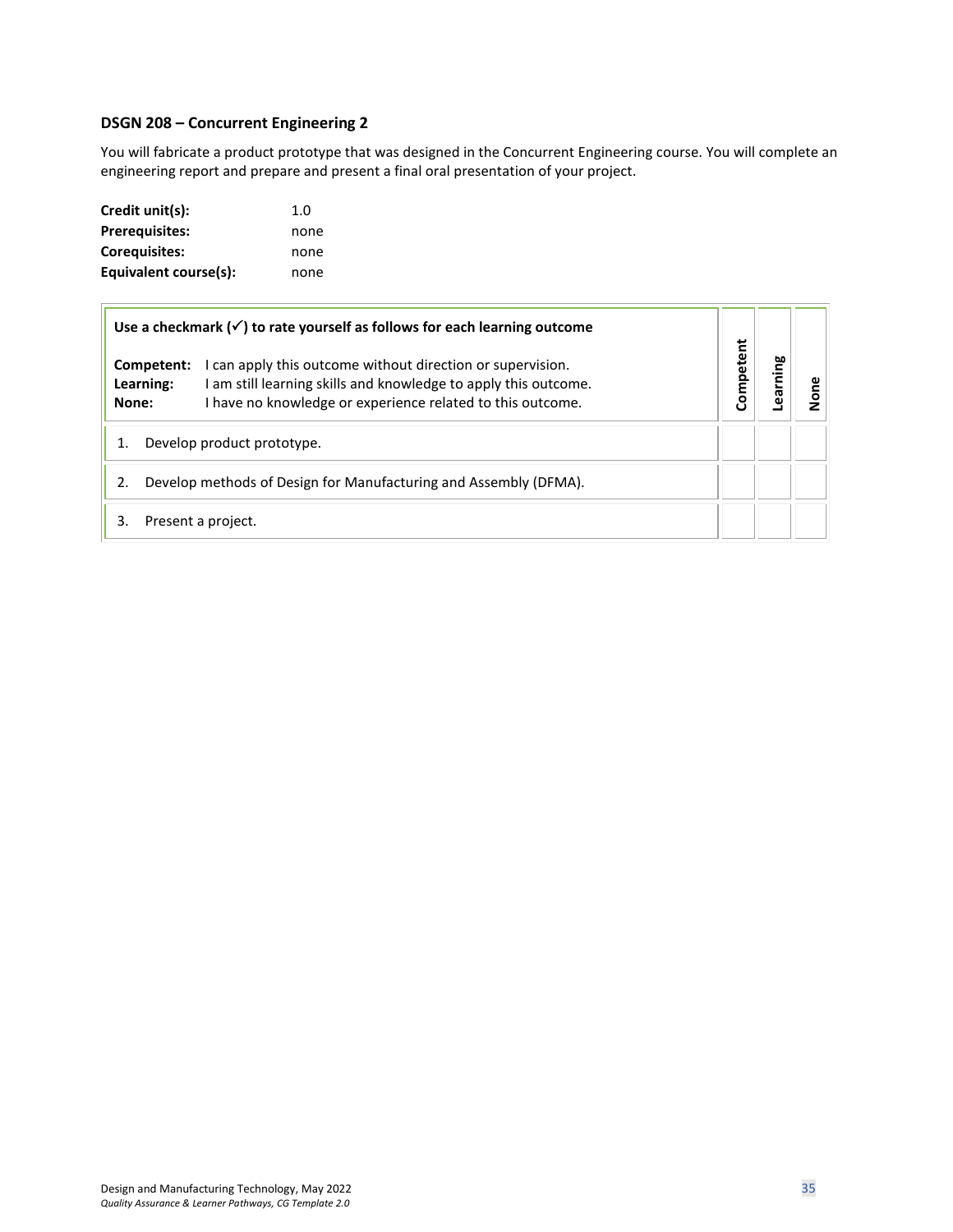#### <span id="page-35-0"></span>**DSGN 283 – Mechanical Design Project**

You will learn how to develop and evaluate several components in the design of a machine. You will select and integrate bearings, shafts, springs, couplings, gears, clutches, brakes, and cams into a comprehensive project.

| Credit unit(s):       | 3.0             |
|-----------------------|-----------------|
| <b>Prerequisites:</b> | <b>DSGN 282</b> |
| Coreguisites:         | none            |
| Equivalent course(s): | none            |

| Learning  | None |
|-----------|------|
|           |      |
|           |      |
|           |      |
|           |      |
|           |      |
|           |      |
|           |      |
| Competent |      |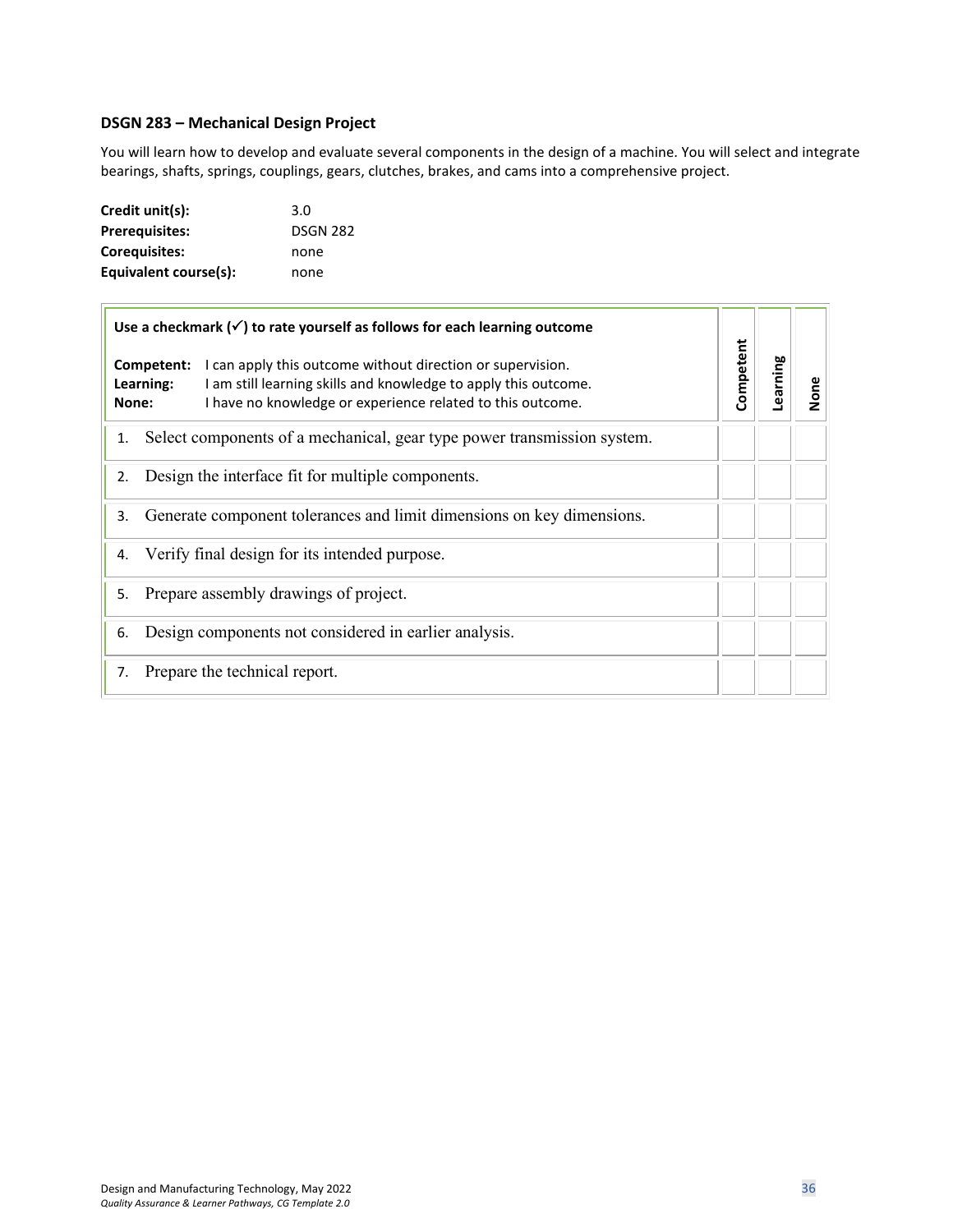#### <span id="page-36-0"></span>**MANU 204 – Advanced Manufacturing Project**

You will integrate the knowledge from the Advanced Manufacturing course into a design project where a fabricated metal part will be produced. Your project will include part layout for laser cutting, design and fabrication of jigs, robot programming, costing, and weld jobs.

| Credit unit(s):       | 1. $\Omega$ |
|-----------------------|-------------|
| <b>Prerequisites:</b> | none        |
| <b>Corequisites:</b>  | none        |
| Equivalent course(s): | none        |

| Use a checkmark $(\checkmark)$ to rate yourself as follows for each learning outcome                                                                                                                                            |           |         |      |
|---------------------------------------------------------------------------------------------------------------------------------------------------------------------------------------------------------------------------------|-----------|---------|------|
| I can apply this outcome without direction or supervision.<br>Competent:<br>I am still learning skills and knowledge to apply this outcome.<br>Learning:<br>I have no knowledge or experience related to this outcome.<br>None: | Competent | earning | lone |
| Implement structured robot programs.                                                                                                                                                                                            |           |         |      |
| Fabricate jigs, fixtures, and clamping.<br>2.                                                                                                                                                                                   |           |         |      |
| Specify cost justification.<br>3.                                                                                                                                                                                               |           |         |      |
| Implement a robotic part fabrication system.<br>4.                                                                                                                                                                              |           |         |      |